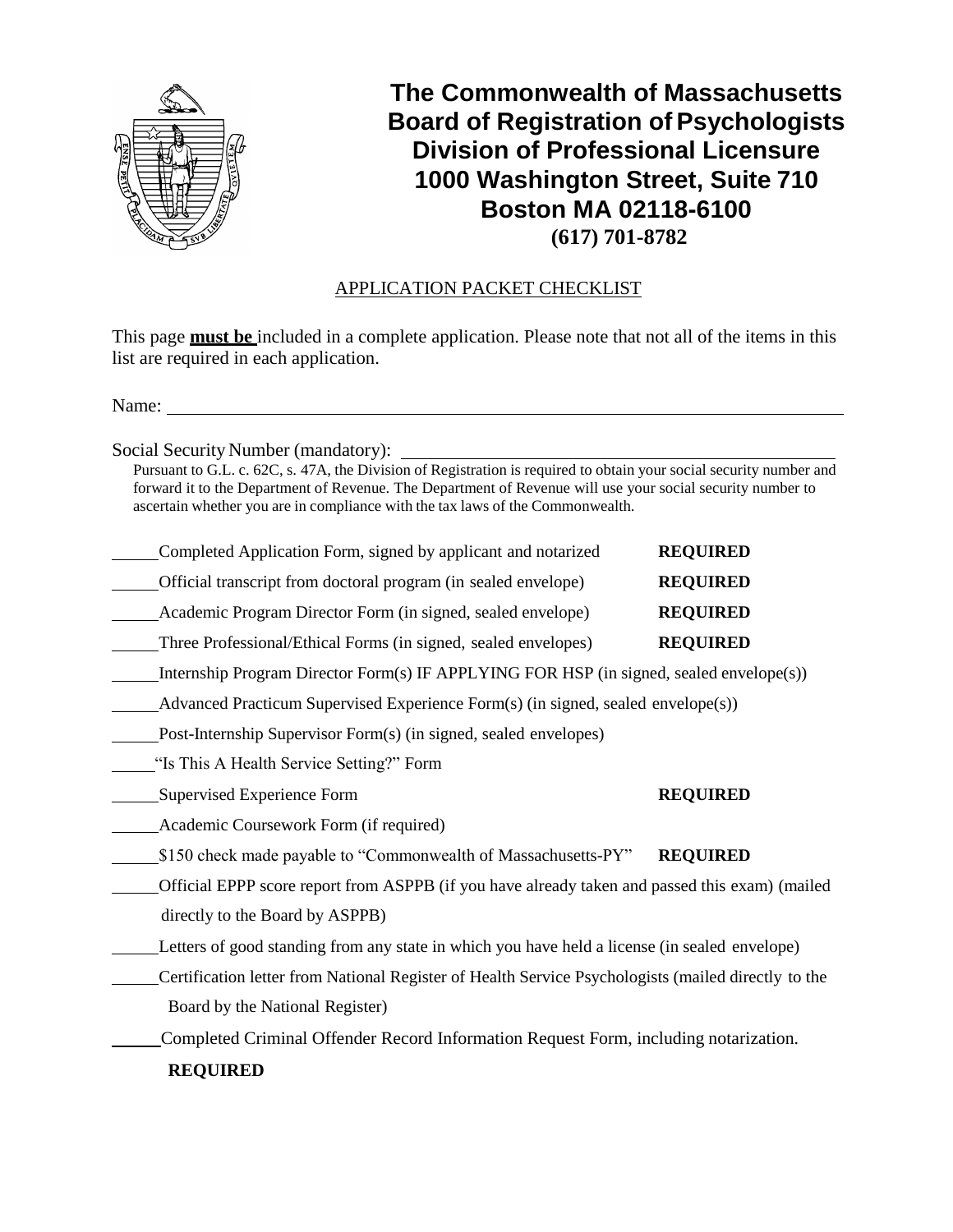

**INSTRUCTIONS FOR LICENSING APPLICATION FOR LICENSE TO PRACTICE PSYCHOLOGY IN MASSACHUSETTS**

# **General Information**

1. **New Applicants**: A "new" applicant is an individual who has never been licensed or certified as a psychologist in any other state or jurisdiction. New applicants must submit the complete licensure application and supporting materials to the Board when their required supervised hours are complete. Candidates should expect notification of their eligibility within 60 days of receipt. Upon approval from the Board, candidates must take and pass both the EPPP and Jurisprudence examinations within 3 years. Once approved, you will receive by mail and/or email the appropriate registration form and instructions for scheduling both the EPPP and jurisprudence exams. If you have already taken and passed the EPPP in another jurisdiction, you must contact ASPPB to arrange for them to send Massachusetts the Official ASPPB Score report for the EPPP exam. If you take and do not pass the EPPP exam or Jurisprudence exam, Board regulations require that you must wait three months between each test administration.

Applicants from doctoral programs outside the USA: You must first have your doctoral degree evaluated by an educational credentials evaluation service acceptable to the Board, to determine if your degree is the equivalent of a doctoral degree in Psychology as defined by Board regulations. Please call the Board office for further instructions.

- 2. **Applicants licensed in another state**: Massachusetts does not have formal reciprocity with any other state or jurisdiction. However, if you have been licensed in another jurisdiction for five or more years, have a doctoral degree from an APA-approved or ASBBP/National Register designated doctoral program in psychology, AND you are listed in the National Register of Health Service Psychologists, you do not need to submit the following forms: Internship Director Form, Supervisor Form for Post-Internship Supervised Experience. All other forms must be submitted. In addition, you **do** need to submit:
	- 1) Verification letters from all states/jurisdictions in which you have held licensure
	- 2) Official ASPPB Score report for the EPPP exam
	- 3) Certification letter from the National Register

Please contact the Board office if you have further questions. Once your application has been approved by the Board, candidates will receive the appropriate registration form for scheduling the Jurisprudence exam. If you do not achieve a passing score, you must wait three months between each Jurisprudence exam administration.

3. The applicant must submit all application materials**, including forms which are filled out by other individuals and transcripts**, at the same time in a large envelope. The following will describe the procedures to follow in order to do this correctly:

Provide a self-addressed envelope to your endorsers for your Professional and Ethical Reference forms, all Supervisor forms, Academic Program Director Form, and Internship Program Director Form. After the individual has completed the form (or placed an official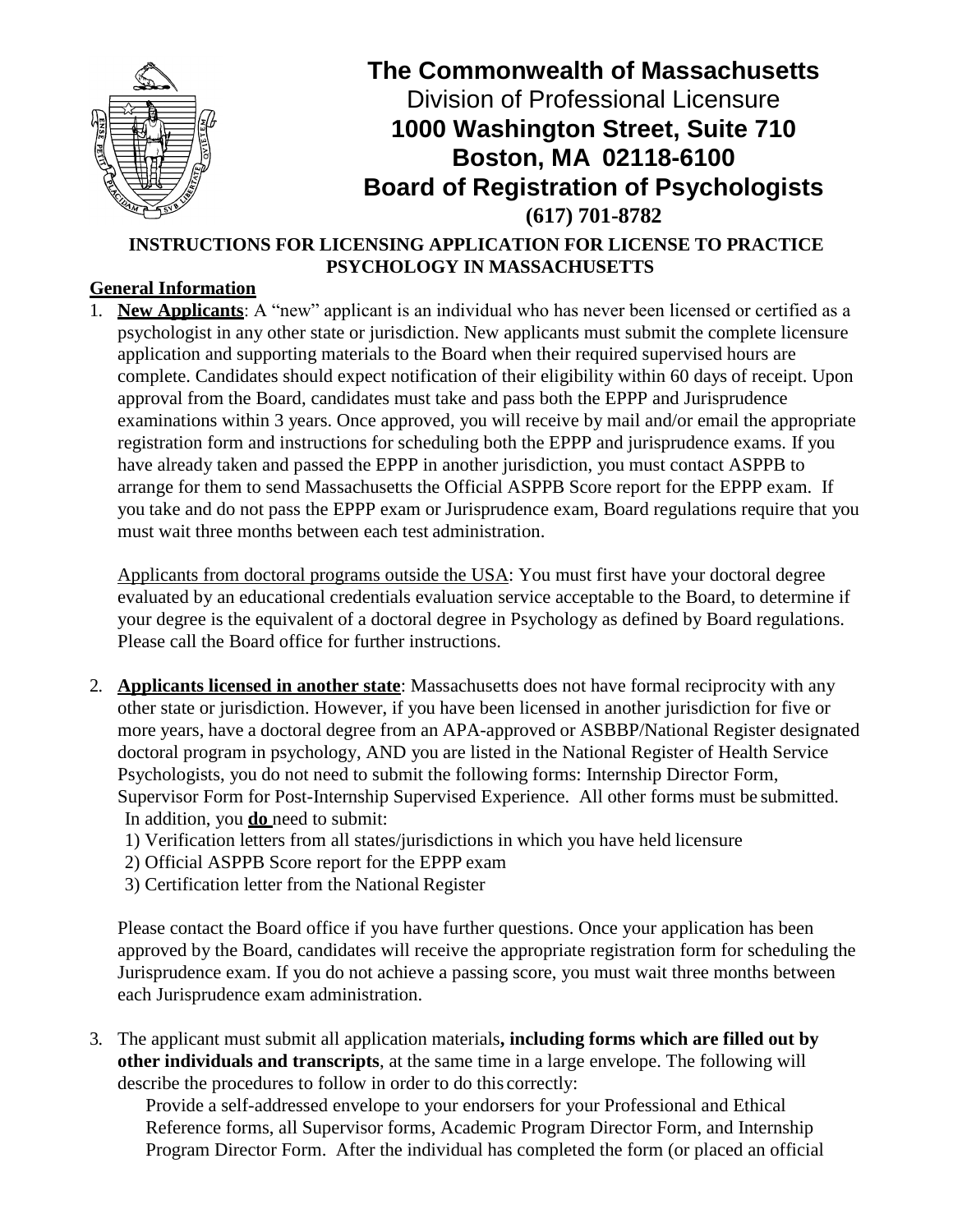seal on your transcript), he/she must seal it in the envelope you provided, sign his/her name across the envelope seal, and return it to you. **Envelopes which are not signed and sealed in this manner or have been opened after being sealed will not be accepted**. It is your responsibility to provide these instructions to each endorser/program explaining the procedure to be followed. If you need additional forms, please print additional copies from the application forms.

- 4. Send application and application fee (\$150.00) to the Board at the address listed above. Checks should be made payable to "Commonwealth of Massachusetts-PY".
- 5. The Board does not accept photocopies or fax copies of completed forms or Verifications of licensure from other states. All signatures must be originals, and the Board does not accept "Esignatures".
- 6. The regulations which govern the licensing and practice of psychologists are set forth in 251CMR (Code of Mass. Regulations). The laws which govern the licensing and practice of psychologists are set forth in M.G.L. c.112, sections 118-129B. Applicants should read the laws and regulations thoroughly to understand whether they qualify for licensure. These are available at the Board's web-site.
- 7. The Board recommends that you keep a copy of your application prior to mailing it to the Board. Endorsers and supervisors may also be willing to provide you with a copy of the document(s) each has completed.
- 8. Pursuant to 251 CMR 3.02(3), your application will be considered DENIED by the Board if you do not submit additional documentation requested by the Board within six months of the date of the Board's written notice to you. Applicants whose application has been denied by the Board must reapply.

---------------------------------------------------------------------------------------------------------------------------

### **Specific item by item instructions for the Application**

- 1. Type or print your full legal name as it should appear on your license. The name you providemust match the photo ID required for your admission to the examination(s).
- 2. Provide an address at which you can reliably receive mail, and which you understand to be a PUBLIC RECORD. Massachusetts law requires the Division of Professional Licensure to provide an address for each licensee upon request by any other agency or member of the public. Massachusetts residency is not required for licensure in Massachusetts. If at any time during the licensure process (or once you become licensed) your address should change, you are required to complete an address change form (available at the Board's web-site) or otherwise notify the Board in writing.
- 3. Provide your telephone number(s), and indicate which is the preferred number at which you can be reached.
- 4. Please provide an email address. The Board typically communicates via email with applicants if there are issues in the application forms which the applicant must address.
- 5-6. Please answer these questions.

.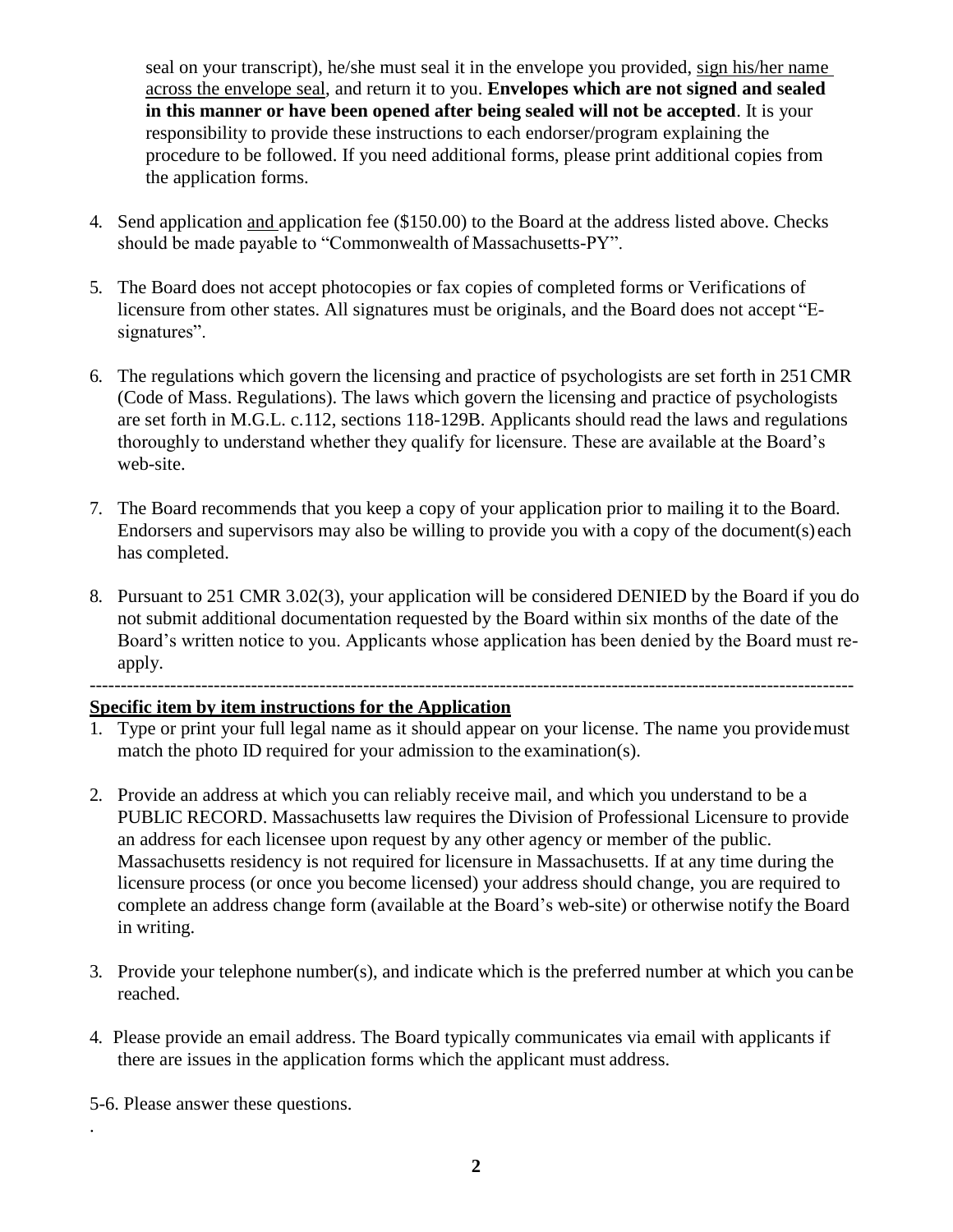- **7.** If you are active duty military, a veteran, or a relocated spouse, please download the Valor ActForm from the Board's web-site. If you qualify, the Division of Professional Licensure will waive the initial licensure fee.
- **8.** Please answer the question.
- **9.** Please provide information about any professional licenses you currently hold or have held inthe past in any other state or jurisdiction. You are required to submit verification letters from all of these entities.
- 10-17. Please answer all questions asked, attaching any additional documentation as requested. Your application cannot be processed without this information.
- 18-19.Please provide information as requested.
- 20. If your doctoral degree is in psychology but is not from a qualifying doctoral program in psychology which meets the regulatory requirements for licensure and certification as a health service provider, you must document completion of an APA-approved re-specialization program.
- 21. Please provide information if you are licensed 5 or more years in another jurisdiction AND listed in the National Register of Health Service Providers in Psychology. You must arrange for the National Register to submit a certification letter to the Board.
- **22.** All applicants must have three Professional and Ethical references from qualifying licensees, at least two of whom feel that his/her knowledge of you is "thorough". One may be "moderate". Qualifying licensees are Licensed psychologists, Board-certified psychiatrists, or Licensed Independent Clinical Social Workers. At least one form must be from a licensed psychologist, and at least one must have directly supervised you. Please refer to instructions on the form. **Remember that these forms must be returned to you in an envelope signed across the seal by the endorser, and also note that you are prohibited from completing any of the information on this form below your signature line. Do not answer ANY questions below the signature line.**
- 23. You must sign this application in the presence of a notary public, and have the notarysign and affix a seal. Your signature certifies that you have read all the information in a, b, c, and d., and that it is truthful and accurate.

# **Other Forms**

1. Academic Program Director Form

This form can be completed by the Chair of your department at your doctoral program, or your training director at the doctoral program.

2. Professional-ethical Forms

Please note that eligible endorsers are those who hold one of the following licenses: Licensed Psychologist, Board-certified Psychiatrist, or Licensed Independent Clinical Social Worker. Nonlicensees are not eligible. Please note that it is perfectly acceptable for an individual to complete this form as well as one of the other required forms, e.g., Supervisor form, Internship Director Form, etc.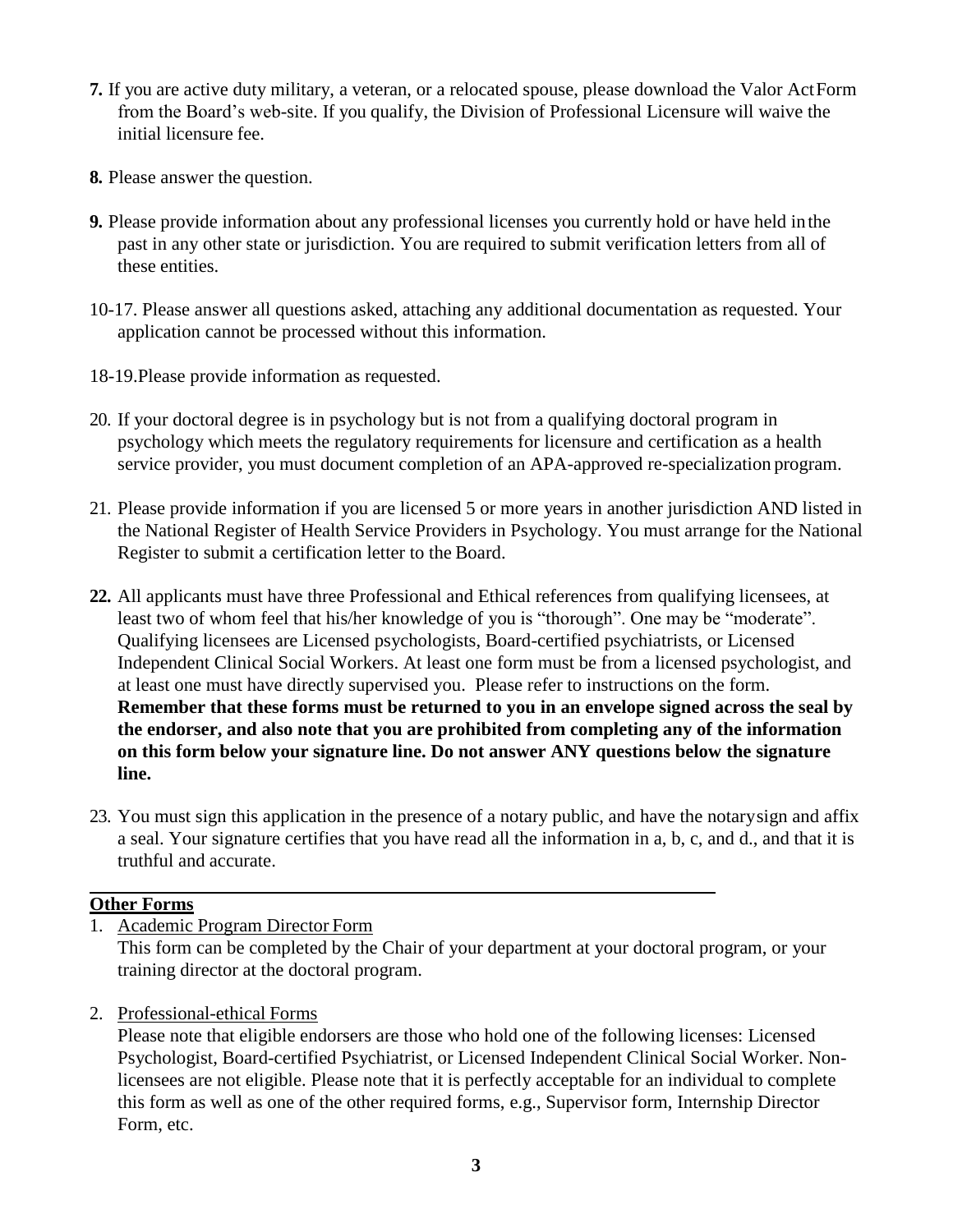3. Advanced Practicum Supervised Experience Form

The requirements for advanced practicum hours are described in 251 CMR 3.04(7). Please review these carefully. This form must be completed by the Training Director at your doctoral program.

# 4. Internship Program Director Form

Internship is also referred to in the regulations as a "health service training program". Internship criteria are described in 251 CMR 3.04(8) AND 3.06. Please read both of these sections carefully. To qualify for Health Service Provider certification, you must meet the regulatory requirements of a health service training program (one year internship: minimum of 1600 hours, minimum of 10 months/43 weeks of work, at least 100 hours of qualifying supervision), and have a total of two years of qualifying supervised experience in a health service setting, which includes the internship year. A year is defined as no fewer than 10 months/43 weeks.

# 5. Post-Internship Supervised Experience Form

The supervisor(s) for your post-doctoral or post-internship supervised experience must each complete this form. If you completed a formal post-doc with a training director, your training director may complete the Internship Program Director Form instead of having each supervisor complete the Post-Internship Supervised Experience Form.

6. "Is This A Health Service Setting?" Form This form must be completed by the Training Director or Supervisor at any setting in which you accrued supervised experience if this setting is not clearly a health service setting.

# 7. Supervised Experience Form

This form is completed by the applicant. Please fill it out completely and accurately. This form will be compared with the Supervisor forms which you submit. Any discrepancies may result in denial or delay of your licensing application.

- 8. Documentation of Academic Coursework Form This form is required ONLY for re-specialization candidates or those applicants who completed a doctoral degree in psychology outside the USA.
- 9. Application Packet Checklist: This is the only form on which your Social Security number should appear. This form will be shredded once the information is entered into the licensure database.

# **QUESTIONS?**

If you have any questions, please call the Board of Registration of Psychologists at (617) 701-8782.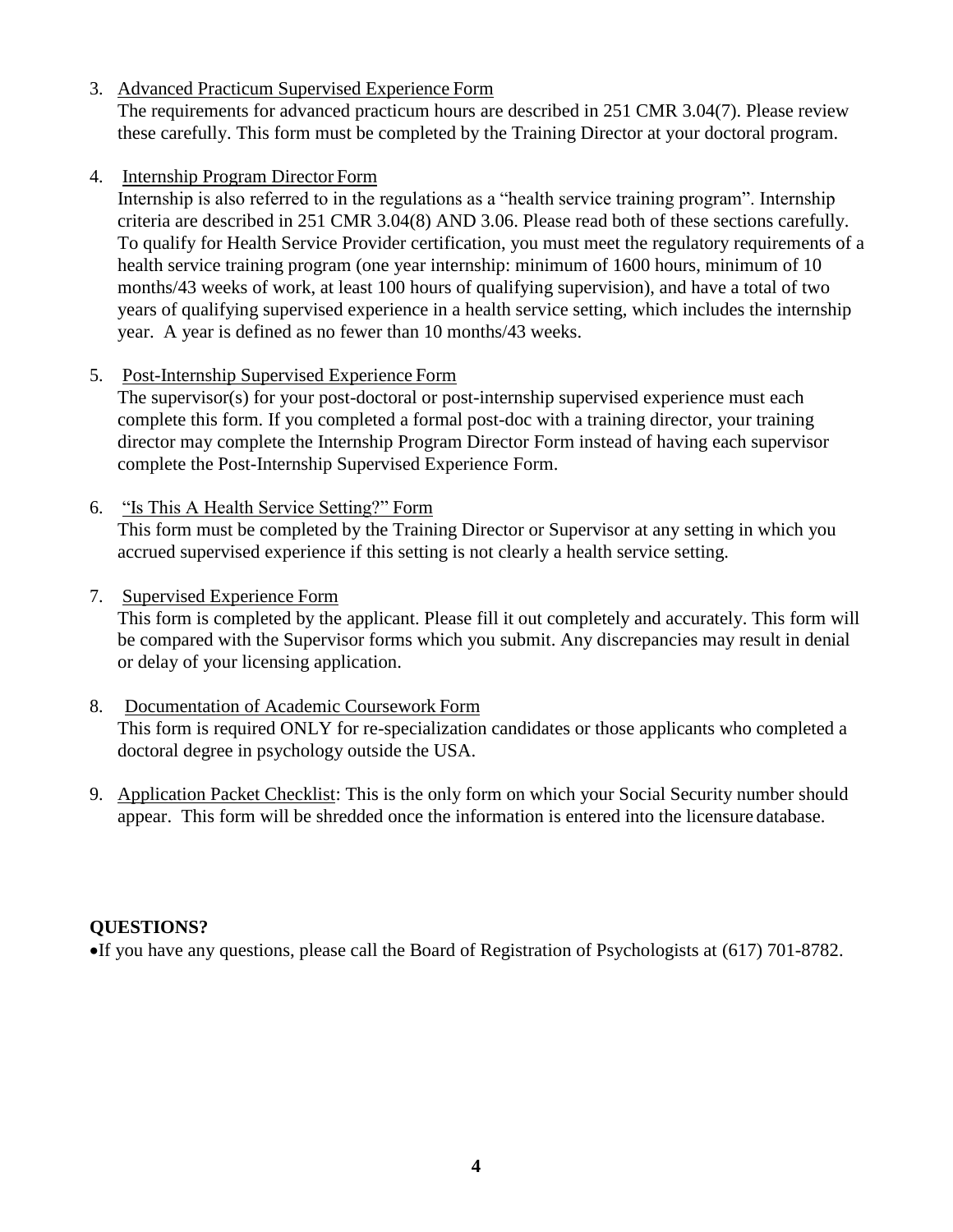

**1. Applicant Name** Last Name First Name Middle Name

2. **Address** (please note: this address is a **public record** as required by state law, and is the addressto which all mail from the Board will be sent). If you move, you must submit an address change to the Board.

| No.  | <b>Street</b>                                                                                                                                                                                                                                                                                                                                                                                                                                                |                                                                                                                                                                                                                                    |                | Apt. $#$ |                                                                                                    |
|------|--------------------------------------------------------------------------------------------------------------------------------------------------------------------------------------------------------------------------------------------------------------------------------------------------------------------------------------------------------------------------------------------------------------------------------------------------------------|------------------------------------------------------------------------------------------------------------------------------------------------------------------------------------------------------------------------------------|----------------|----------|----------------------------------------------------------------------------------------------------|
|      | Address Line 2                                                                                                                                                                                                                                                                                                                                                                                                                                               |                                                                                                                                                                                                                                    |                |          |                                                                                                    |
| City |                                                                                                                                                                                                                                                                                                                                                                                                                                                              |                                                                                                                                                                                                                                    | State Zip code |          |                                                                                                    |
|      |                                                                                                                                                                                                                                                                                                                                                                                                                                                              |                                                                                                                                                                                                                                    |                |          | Preferred?                                                                                         |
|      |                                                                                                                                                                                                                                                                                                                                                                                                                                                              |                                                                                                                                                                                                                                    |                |          | Preferred?                                                                                         |
|      |                                                                                                                                                                                                                                                                                                                                                                                                                                                              | (other) <b>Example</b> 2 and 2 and 2 and 2 and 2 and 2 and 2 and 2 and 2 and 2 and 2 and 2 and 2 and 2 and 2 and 2 and 2 and 2 and 2 and 2 and 2 and 2 and 2 and 2 and 2 and 2 and 2 and 2 and 2 and 2 and 2 and 2 and 2 and 2 and |                |          | Preferred?                                                                                         |
|      |                                                                                                                                                                                                                                                                                                                                                                                                                                                              |                                                                                                                                                                                                                                    |                |          |                                                                                                    |
|      |                                                                                                                                                                                                                                                                                                                                                                                                                                                              |                                                                                                                                                                                                                                    |                |          |                                                                                                    |
|      |                                                                                                                                                                                                                                                                                                                                                                                                                                                              |                                                                                                                                                                                                                                    |                |          |                                                                                                    |
|      | 7. Military status: Veteran Spouse Active Duty N/A                                                                                                                                                                                                                                                                                                                                                                                                           |                                                                                                                                                                                                                                    |                |          |                                                                                                    |
|      | 8. This application is for (check as many as apply)                                                                                                                                                                                                                                                                                                                                                                                                          |                                                                                                                                                                                                                                    |                |          |                                                                                                    |
|      | Licensure as Psychologist by examination                                                                                                                                                                                                                                                                                                                                                                                                                     |                                                                                                                                                                                                                                    |                |          |                                                                                                    |
|      | Certification as Health Service Provider                                                                                                                                                                                                                                                                                                                                                                                                                     |                                                                                                                                                                                                                                    |                |          |                                                                                                    |
|      | $\mathcal{L} = \mathcal{L} = \mathcal{L} = \mathcal{L} = \mathcal{L} = \mathcal{L} = \mathcal{L} = \mathcal{L} = \mathcal{L} = \mathcal{L} = \mathcal{L} = \mathcal{L} = \mathcal{L} = \mathcal{L} = \mathcal{L} = \mathcal{L} = \mathcal{L} = \mathcal{L} = \mathcal{L} = \mathcal{L} = \mathcal{L} = \mathcal{L} = \mathcal{L} = \mathcal{L} = \mathcal{L} = \mathcal{L} = \mathcal{L} = \mathcal{L} = \mathcal{L} = \mathcal{L} = \mathcal{L} = \mathcal$ |                                                                                                                                                                                                                                    |                |          | 9. List any professional licenses/certifications you hold or have held in the United States or any |

country or foreign jurisdiction and the state/jurisdiction from which the license/certification was originally issued. Please include in your application a licensure verification letter from each state or jurisdiction in which you have been licensed/certified (in a sealed envelope), indicating the status of your license and any relevant disciplinaryinformation: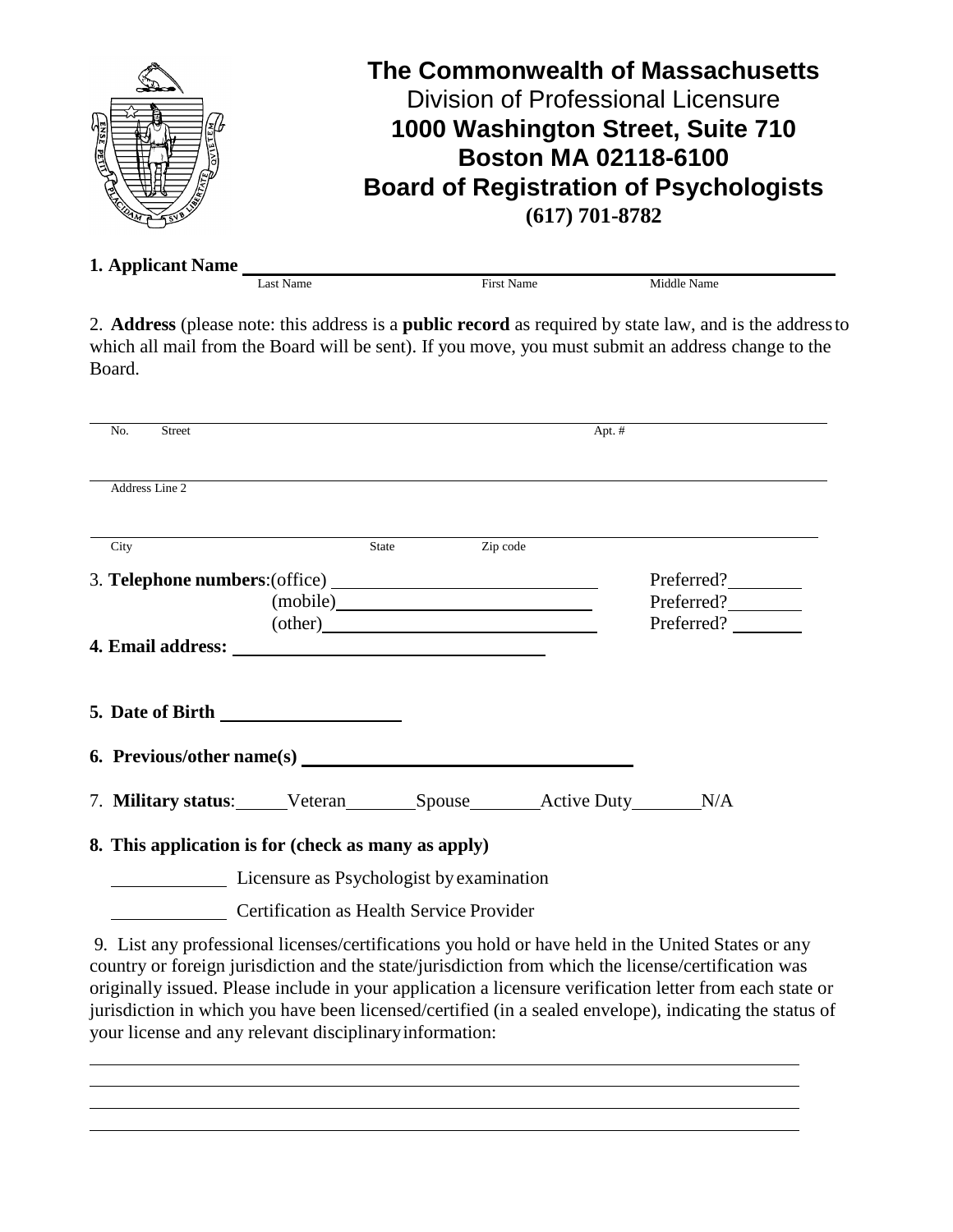| 10. Has any disciplinary action been taken against you by a licensing/certification board located in the United<br>States or any country or foreign jurisdiction? Yes: No: 0                                                                                                                                    |
|-----------------------------------------------------------------------------------------------------------------------------------------------------------------------------------------------------------------------------------------------------------------------------------------------------------------|
| 11. Are you the subject of pending disciplinary actions by a licensing/certification board located in the United<br>States or any country or foreign jurisdiction? Yes: No:<br>If yes, please state the details (use a separate sheet if necessary):                                                            |
| 12. Have you ever voluntarily surrendered or resigned a professional license to a licensing/ certification board<br>in the United States or any country or foreign jurisdiction? Yes: $\Box$ No: $\Box$                                                                                                         |
| 13. Have you ever been denied a professional license in the United States or any country or foreign<br>jurisdiction? Yes: $\Box$ No: $\Box$ If yes, please state the details (use a separate sheet if necessary):                                                                                               |
| 14. Have you ever been convicted of a felony or misdemeanor in the United States or any country or foreign<br>jurisdiction, other than a traffic violation for which a fine of less than \$250.00 was assessed?<br>Yes: $\Box$ No: $\Box$ If yes, please state the details (use a separate sheet if necessary): |
| 15. Have there been any malpractice suits filed against you? Yes: No: If yes, please state the details<br>(use a separate sheet if necessary):                                                                                                                                                                  |
| 16. Have you ever been rejected for membership in a professional organization? Yes:<br>No:<br>If yes, please state the details (use a separate sheet if necessary):<br>,我们也不能在这里,我们也不能不能不能不能不能不能不能不能不能不能不能不能不能不能不能不能。""我们不能不能不能不能不能不能不能不能不能不能不能不能不能不能不能                                                         |
| 17. Have you ever been censured, revoked, suspended, or put on probation by a professional organization?<br>No: $\Box$ If yes, please state the details (use a separate sheet if necessary):<br>Yes: $\vert \vert$                                                                                              |
| 18. Are you or have you submitted an application to become a QMB or nonbilling provider to MA Health?<br>No: $\Box$ If no, please state the details (use a separate sheet if necessary):<br>Yes:                                                                                                                |
| 19. Have you taken a Board-approved training in domestic and sexual violence? Yes: $\Box$<br>No: $\vert$ $\vert$                                                                                                                                                                                                |
|                                                                                                                                                                                                                                                                                                                 |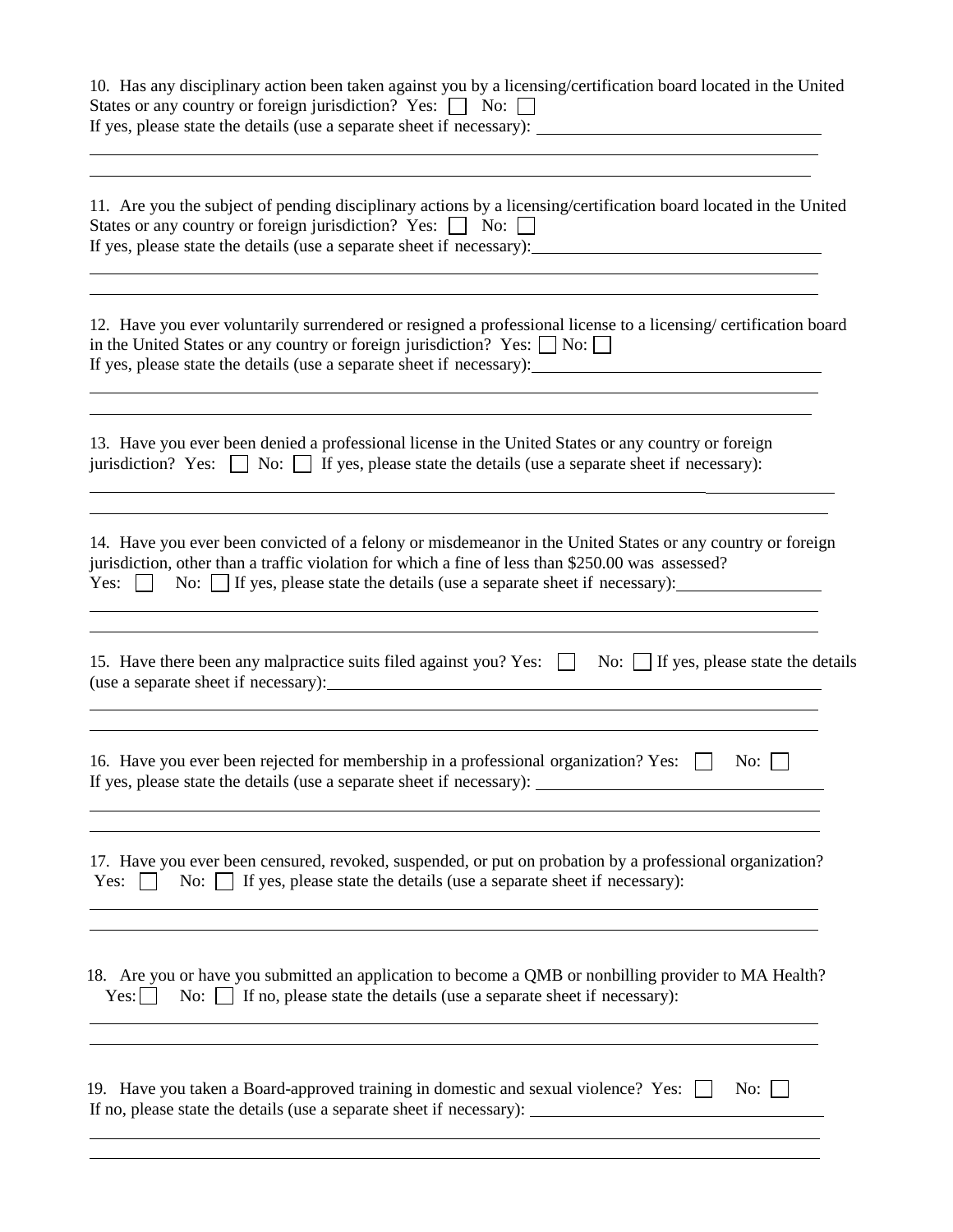| 20. Graduate Education             |                                                                                                                                                                                                                                                                            |
|------------------------------------|----------------------------------------------------------------------------------------------------------------------------------------------------------------------------------------------------------------------------------------------------------------------------|
| <b>Doctoral</b>                    |                                                                                                                                                                                                                                                                            |
|                                    |                                                                                                                                                                                                                                                                            |
|                                    | Doctoral degree and date Field                                                                                                                                                                                                                                             |
|                                    | Date of completion of all doctoral degree requirements __________________________                                                                                                                                                                                          |
|                                    |                                                                                                                                                                                                                                                                            |
| Name and Title                     |                                                                                                                                                                                                                                                                            |
| Master's or other doctoral degrees |                                                                                                                                                                                                                                                                            |
|                                    |                                                                                                                                                                                                                                                                            |
|                                    |                                                                                                                                                                                                                                                                            |
| Major Advisor                      |                                                                                                                                                                                                                                                                            |
| Name and Title                     |                                                                                                                                                                                                                                                                            |
| Master's or other doctoral degrees |                                                                                                                                                                                                                                                                            |
|                                    |                                                                                                                                                                                                                                                                            |
|                                    |                                                                                                                                                                                                                                                                            |
| Name and Title                     |                                                                                                                                                                                                                                                                            |
| 21. Undergraduate Education        | If you attended more than one college or university, specify the institution which awarded your degree.                                                                                                                                                                    |
|                                    |                                                                                                                                                                                                                                                                            |
| month/year - month/year            |                                                                                                                                                                                                                                                                            |
|                                    | 22. If you are declaring training/experience in a field other than that for which you obtained your<br>doctorate, have you completed an APA-approved re-specialization program? Yes___No____<br>If yes, where?<br><u>Dates</u> of attendance<br><u>Dates</u> of attendance |
|                                    | 23. Are you licensed 5 or more years in another jurisdiction and listed in the National Register of<br>Health Service Psychologists?                                                                                                                                       |
|                                    | Yes ______No_______If yes, what is your National Register certificate number? _____________________<br>(You must arrange for the National Register to mail a certification letter to the Board)                                                                            |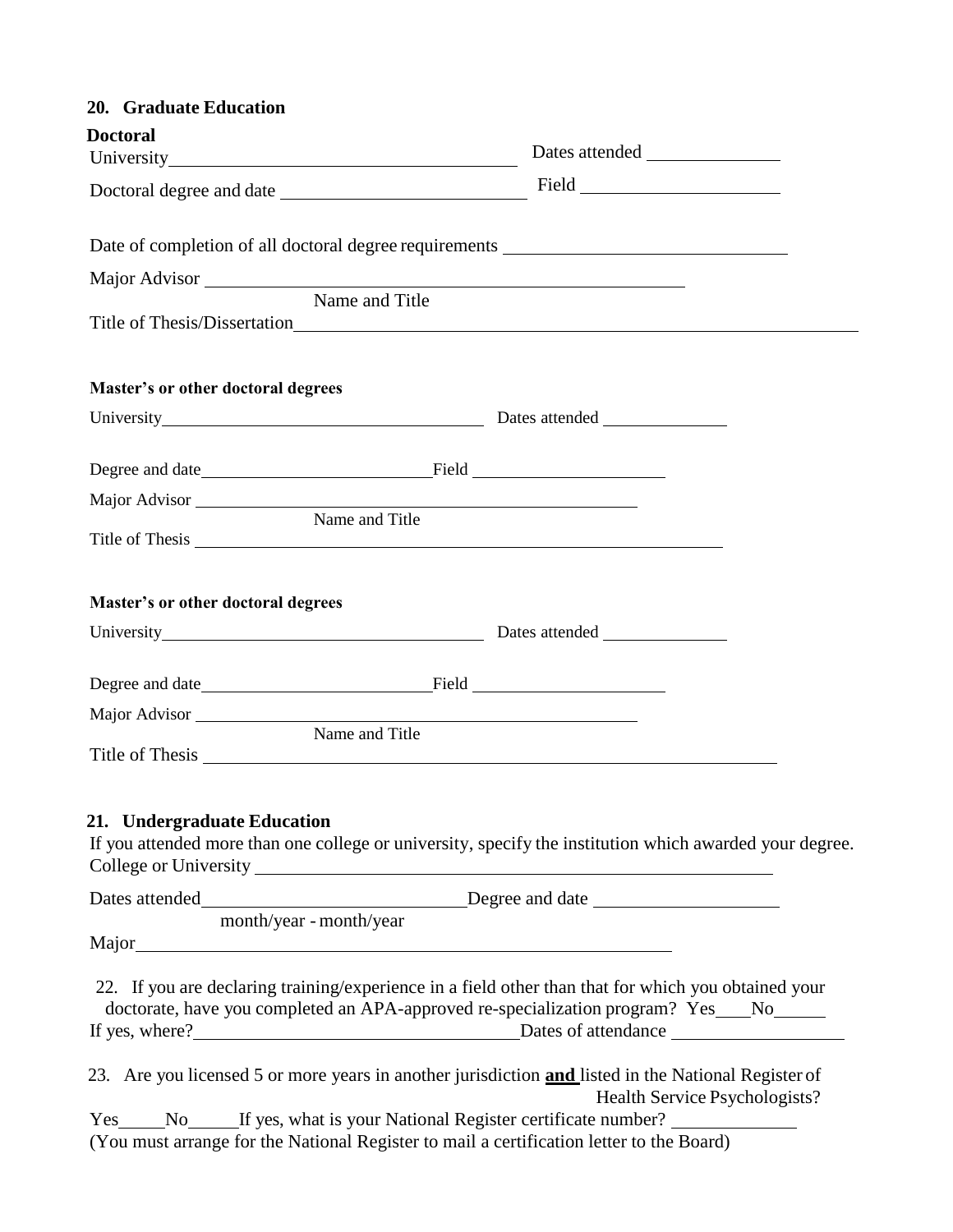|  | 24. Provide names and addresses of three references who will be completing the Professional/Ethical |
|--|-----------------------------------------------------------------------------------------------------|
|  | forms.                                                                                              |

| B. Name |                               |
|---------|-------------------------------|
|         |                               |
|         | <b>Example 2018</b> Telephone |
|         |                               |
|         |                               |
|         |                               |

### 25.

a. I agree to conform my professional activities to the Ethical Principles of Psychologists and Code of Conduct of the American Psychological Association and to 251 CMR. I certify that I possess and have completely read the most recent version of said documents;

b. Pursuant to G.L. c. 119, s. 51A and c. 112, s. 1A, I understand my obligation to reportthe abuse or neglect of children;

c. Pursuant to G.L. c. 62C, s. 49A, to the best of my knowledge and belief, I have complied with all laws of the Commonwealth relating to taxes, reporting of employees and contractors, and withholding and remitting of child support.

d. I certify, under the pains and penalties of perjury, that the information I have provided pursuant to this application for licensure is truthful and accurate. I further certify that I have had the opportunity to review and correct the information provided in this application. I understand that any misrepresentation or omission of information contained in this application may be grounds for the Board to deny the application or to suspend or revoke a license issued tome.

| <b>Signature of Applicant</b> | Date |
|-------------------------------|------|
| Notary Name (Print)           |      |
| Notary Signature              |      |
| My Commission expires:        |      |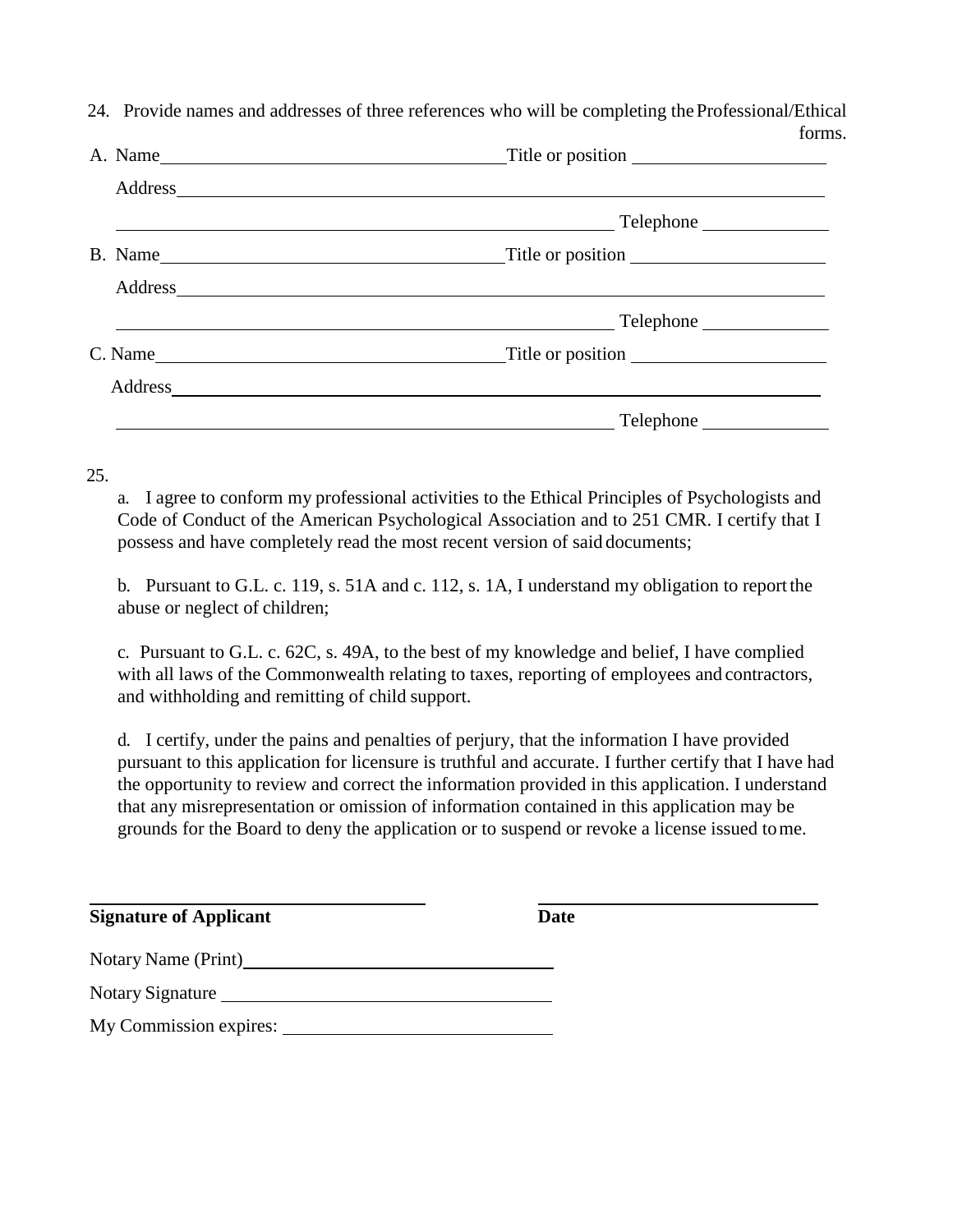

# **PROFESSIONAL AND ETHICAL REFERENCE FORM**

# **WAIVER OF LIABILITY**

| $I, \_\_$<br>Market Barnett Reference Contract Property Authorize                                                                                                                                                                                                                                                                                                                     |  |
|---------------------------------------------------------------------------------------------------------------------------------------------------------------------------------------------------------------------------------------------------------------------------------------------------------------------------------------------------------------------------------------|--|
| (applicant)<br>(endorser)<br>hereinafter "the endorser", to provide the Board of Registration of Psychologists with all information<br>of any kind which the endorser may, in his or her absolute discretion, deem relevant to my<br>qualifications as an applicant. I hereby release and discharge the endorser from all claims arising out<br>of the provision of such information. |  |
|                                                                                                                                                                                                                                                                                                                                                                                       |  |
| -The remainder of this form is to be completed BY THE ENDORSER. Failure to do so will<br>render this document invalid.<br>-Do not complete unless above waiver is signed. You must sign the affidavit on the reverse side in<br>the presence of a notary.                                                                                                                             |  |
| 1. Name of endorser 2. Title 2. Title                                                                                                                                                                                                                                                                                                                                                 |  |
| 3. Address and the state of the state of the state of the state of the state of the state of the state of the state of the state of the state of the state of the state of the state of the state of the state of the state of                                                                                                                                                        |  |
| 4. Telephone number                                                                                                                                                                                                                                                                                                                                                                   |  |
| 5. Relationship of endorser to applicant (e.g. supervisor, consultant, collaborator, colleague, teacher, or other)                                                                                                                                                                                                                                                                    |  |
| month/year<br>month/year<br>7. Indicate the setting(s) in which you have known applicant, description of applicant's duties, and extent of<br>your contact with applicant.                                                                                                                                                                                                            |  |
| 8. Extent of knowledge of applicant's professional and ethical behavior:                                                                                                                                                                                                                                                                                                              |  |
|                                                                                                                                                                                                                                                                                                                                                                                       |  |
| 9. Do you certify that the applicant is an individual of good moral character? Yes No No<br>10. Quality and extent of endorsement:<br>Without reservation _____________ With reservation _____________ No endorsement ____________                                                                                                                                                    |  |
| If you checked "With reservation" or "No endorsement", please specify reasons:                                                                                                                                                                                                                                                                                                        |  |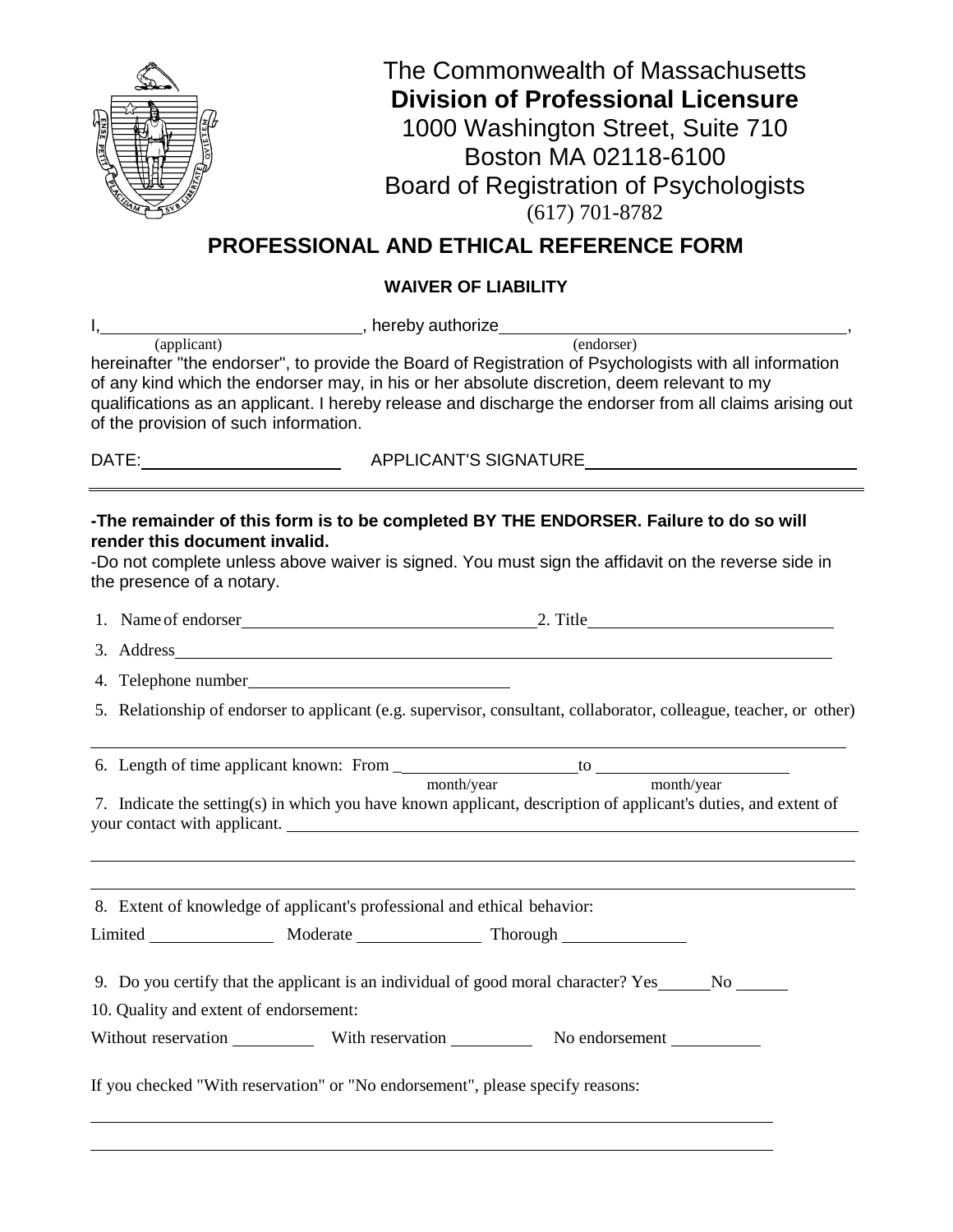|  |                                                            | 11. Do you feel that the applicant conducts his/her activities as a psychologist in conformance with the Code of                                                                                                                    |
|--|------------------------------------------------------------|-------------------------------------------------------------------------------------------------------------------------------------------------------------------------------------------------------------------------------------|
|  |                                                            | ,我们也不能会有什么。""我们的人,我们也不能会有什么?""我们的人,我们也不能会有什么?""我们的人,我们也不能会有什么?""我们的人,我们也不能会有什么?""                                                                                                                                                   |
|  |                                                            | ,我们也不会有什么?""我们的人,我们也不会有什么?""我们的人,我们也不会有什么?""我们的人,我们也不会有什么?""我们的人,我们也不会有什么?""我们的人<br><u> 1989 - Andrea Santa Alemania, amerikan bahasa (h. 1989).</u>                                                                                |
|  | 12. Are you licensed or certified as a psychologist?       |                                                                                                                                                                                                                                     |
|  |                                                            | Yes <u>No Communists Communists</u> Capture Communist Communist Communist Communist Communist Communist Communist Communist Communist Communist Communist Communist Communist Communist Communist Communist Communist Communist Com |
|  |                                                            | 13. Are you a psychiatrist certified or eligible for Board certification by the American Board of Psychiatry?                                                                                                                       |
|  |                                                            | Yes No License number State                                                                                                                                                                                                         |
|  | 14. Are you a Licensed Independent Clinical Social Worker? |                                                                                                                                                                                                                                     |
|  |                                                            | Yes No License number State State                                                                                                                                                                                                   |

### **15. AFFIDAVIT**

I, the undersigned, being duly sworn do state under the penalties of perjury that the answers given above are true and correct. I agree to provide any additional information requested by the Board.

# **ERASURES OR CHANGES ARE NOT ACCEPTABLE.**

DATE:

| <b>ENDORSER'S SIGNATURE</b> |                                            |
|-----------------------------|--------------------------------------------|
|                             | Signed in the presence of a notary public. |
| Notary Name (print)         |                                            |
| Notary Signature:           |                                            |
| My commission expires:      |                                            |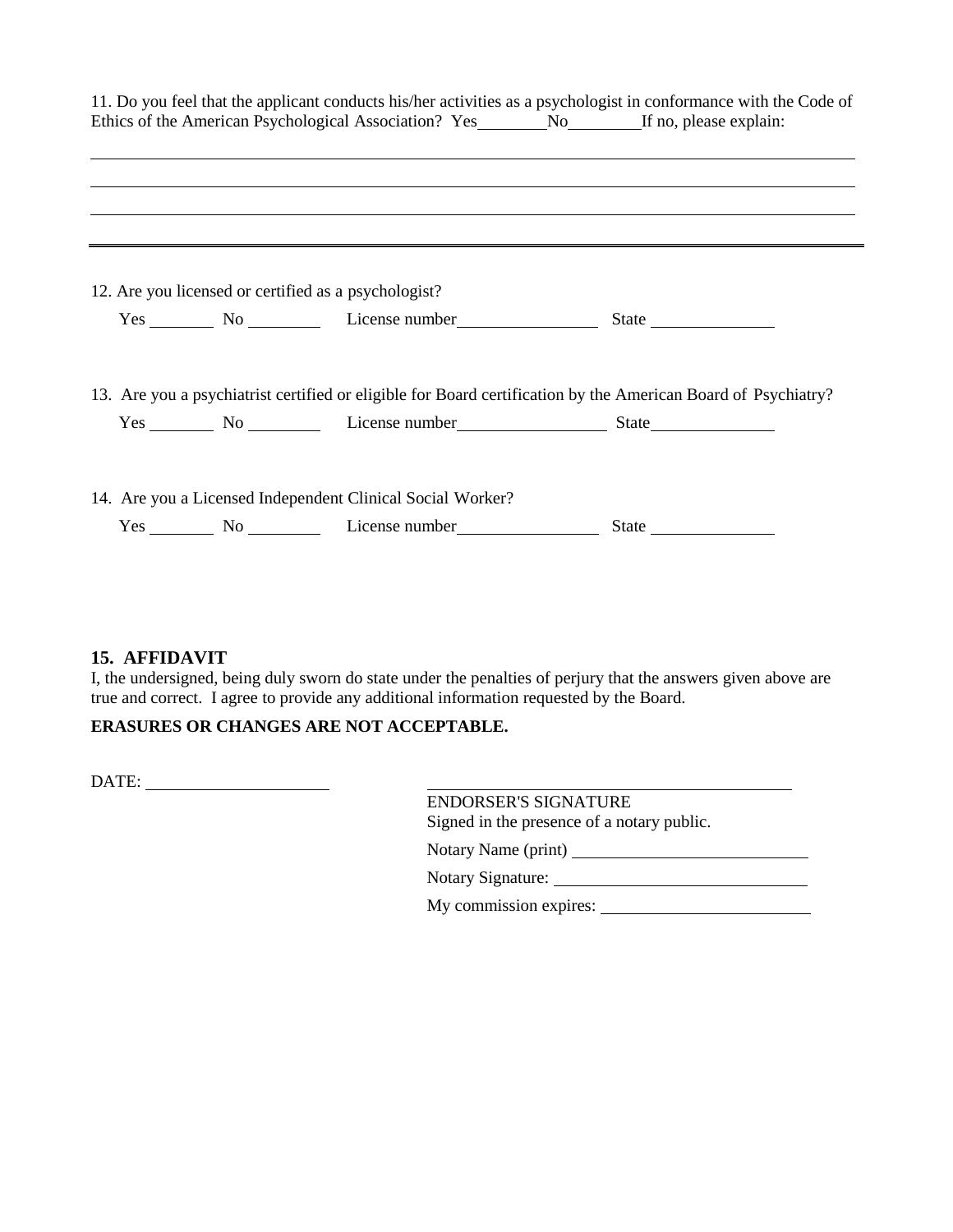# **DOCUMENTATION OF ACADEMIC COURSES** (To be completed by applicant) **THIS FORM IS REQUIRED ONLY FOR CANDIDATES FROM DOCTORAL PROGRAMS OUTSIDE THE USA, AND FROM RE-SPECIALIZATION CANDIDATES**

Name of Applicant

Name of Doctoral Program

This form provides information to the Board as to whether you have satisfied the coursework requirements for licensure as described in 251 CMR 3.03. Please complete this form carefully and accurately. **If the title of any course does not adequately describe its content, YOU MUST submit additional documentation in the form of a syllabus, university catalog description, notarized letter from the instructor, etc.**

#### **Ethics**

| Course $#$ | Title of Course | Semester | Credits | Additional documentation? |
|------------|-----------------|----------|---------|---------------------------|
|            |                 |          |         |                           |
|            |                 |          |         |                           |
|            |                 |          |         |                           |
|            |                 |          |         |                           |

## **History of Psychology**

|          | --              |          |                                     |
|----------|-----------------|----------|-------------------------------------|
| Course # | Title of Course | Semester | Credits   Additional documentation? |
|          |                 |          |                                     |
|          |                 |          |                                     |
|          |                 |          |                                     |
|          |                 |          |                                     |
|          |                 |          |                                     |

# **Research Design and Methods**

| Course $#$ | Title of Course | Semester | Credits   Additional documentation? |
|------------|-----------------|----------|-------------------------------------|
|            |                 |          |                                     |
|            |                 |          |                                     |
|            |                 |          |                                     |
|            |                 |          |                                     |

# **Statistics and Psychometrics**

| Course $#$ | Title of Course | Semester | Credits | Additional documentation? |
|------------|-----------------|----------|---------|---------------------------|
|            |                 |          |         |                           |
|            |                 |          |         |                           |
|            |                 |          |         |                           |
|            |                 |          |         |                           |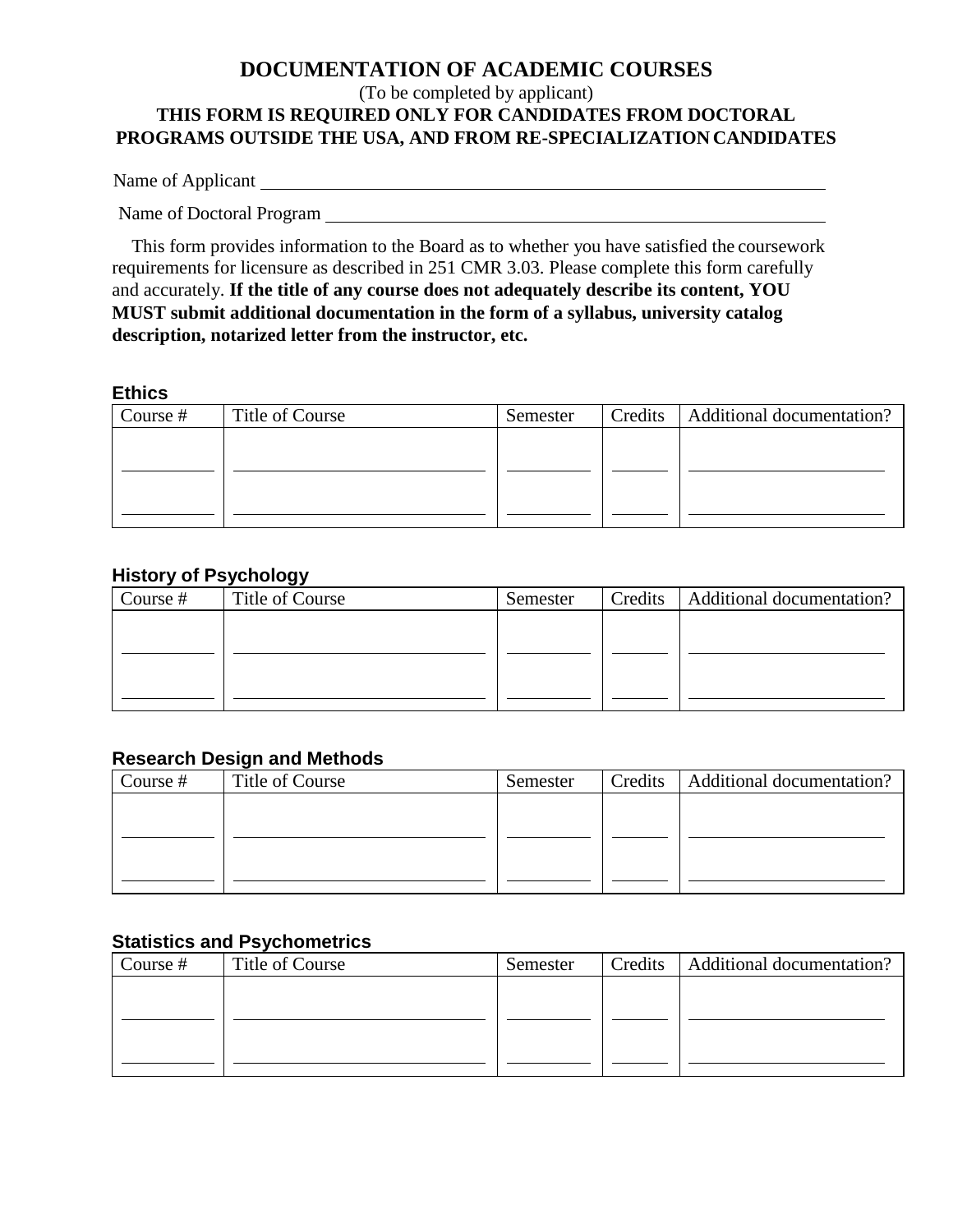**"Competence in these substantive content areas will typically be met by including a minimum of three graduate semester hours (five or more graduate quarter hours) in each of the substantive content areas" (251 CMR 3.03)**

**Biological Bases of Behavior-** e.g., physiological psychology, comparative psychology, neuropsychology, sensation and perception, psychopharmacology.

# **NOTE: Neuropsychological assessment does not meet this requirement**

| Course # | Title of Course | Semester | Credits   Additional documentation? |
|----------|-----------------|----------|-------------------------------------|
|          |                 |          |                                     |
|          |                 |          |                                     |
|          |                 |          |                                     |
|          |                 |          |                                     |
|          |                 |          |                                     |

#### **Cognitive-Affective Bases of Behavior**- e.g., learning, cognition, thinking, motivation, emotion. **NOTE: Assessment and therapy-oriented courses do not meet this requirement**

| Course $#$ | Title of Course | Semester | Credits | Additional documentation? |  |  |
|------------|-----------------|----------|---------|---------------------------|--|--|
|            |                 |          |         |                           |  |  |
|            |                 |          |         |                           |  |  |
|            |                 |          |         |                           |  |  |
|            |                 |          |         |                           |  |  |
|            |                 |          |         |                           |  |  |

### **Social Bases of Behavior**- e.g., social psychology, group processes, organizational and systems theory.

## **NOTE: Courses oriented primarily towards therapy do not meet this requirement.**

| Course # | Title of Course | Semester | Credits | Additional documentation? |
|----------|-----------------|----------|---------|---------------------------|
|          |                 |          |         |                           |
|          |                 |          |         |                           |
|          |                 |          |         |                           |
|          |                 |          |         |                           |

### **Individual Differences**-e.g., personality theory, human development, abnormal

| psychology. |                 |          |                                     |
|-------------|-----------------|----------|-------------------------------------|
| Course #    | Title of Course | Semester | Credits   Additional documentation? |
|             |                 |          |                                     |
|             |                 |          |                                     |
|             |                 |          |                                     |
|             |                 |          |                                     |

## **Racial/ethnic bases of behavior with a focus on people of color-** e.g., cross-cultural psychology, psychology and social oppression, racism and psychology, human diversity

| Course $#$ | Title of Course | Semester | Credits | Additional documentation? |
|------------|-----------------|----------|---------|---------------------------|
|            |                 |          |         |                           |
|            |                 |          |         |                           |
|            |                 |          |         |                           |
|            |                 |          |         |                           |
|            |                 |          |         |                           |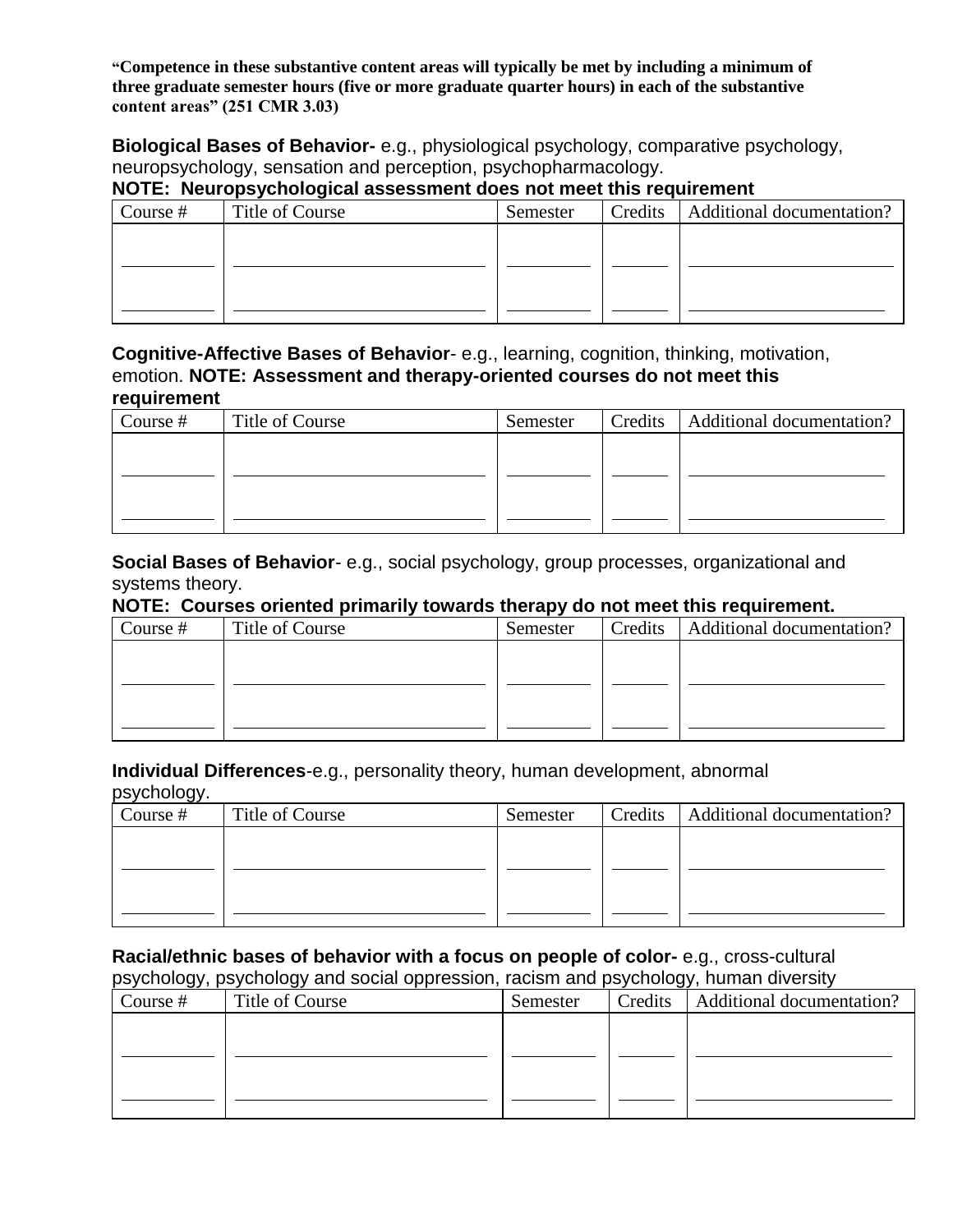

# **ACADEMIC PROGRAM DIRECTOR FORM (To be filled out by Academic Director of Doctoral program in Psychology)**

Applicants for licensure as psychologists must attend doctoral programs in Psychology which meet program requirements outlined in 251 CMR 3.03. Please indicate with a check mark whether the academic program the applicant completed at your institution met these requirements.

| YES | NΩ |                                                               |
|-----|----|---------------------------------------------------------------|
|     |    | Program was accredited by the Commission on                   |
|     |    | Accreditation (COA) of the American Psychological             |
|     |    | Association, or designated as a doctoral program in           |
|     |    | psychology by the Association of State and Provincial         |
|     |    | Psychology Boards or the National Register of Health          |
|     |    | Service Psychologists, at the time the degree was granted     |
|     |    | or within three years thereafter                              |
|     |    |                                                               |
|     |    | Training is at the doctoral level and offered in a regionally |
|     |    | accredited institution of higher education                    |
|     |    |                                                               |
|     |    | Stands as a coherent, recognizable entity in your institution |
|     |    | There is clear authority and primary responsibility for the   |
|     |    | core and specialty areas whether or not the program cuts      |
|     |    | across administrative lines                                   |
|     |    |                                                               |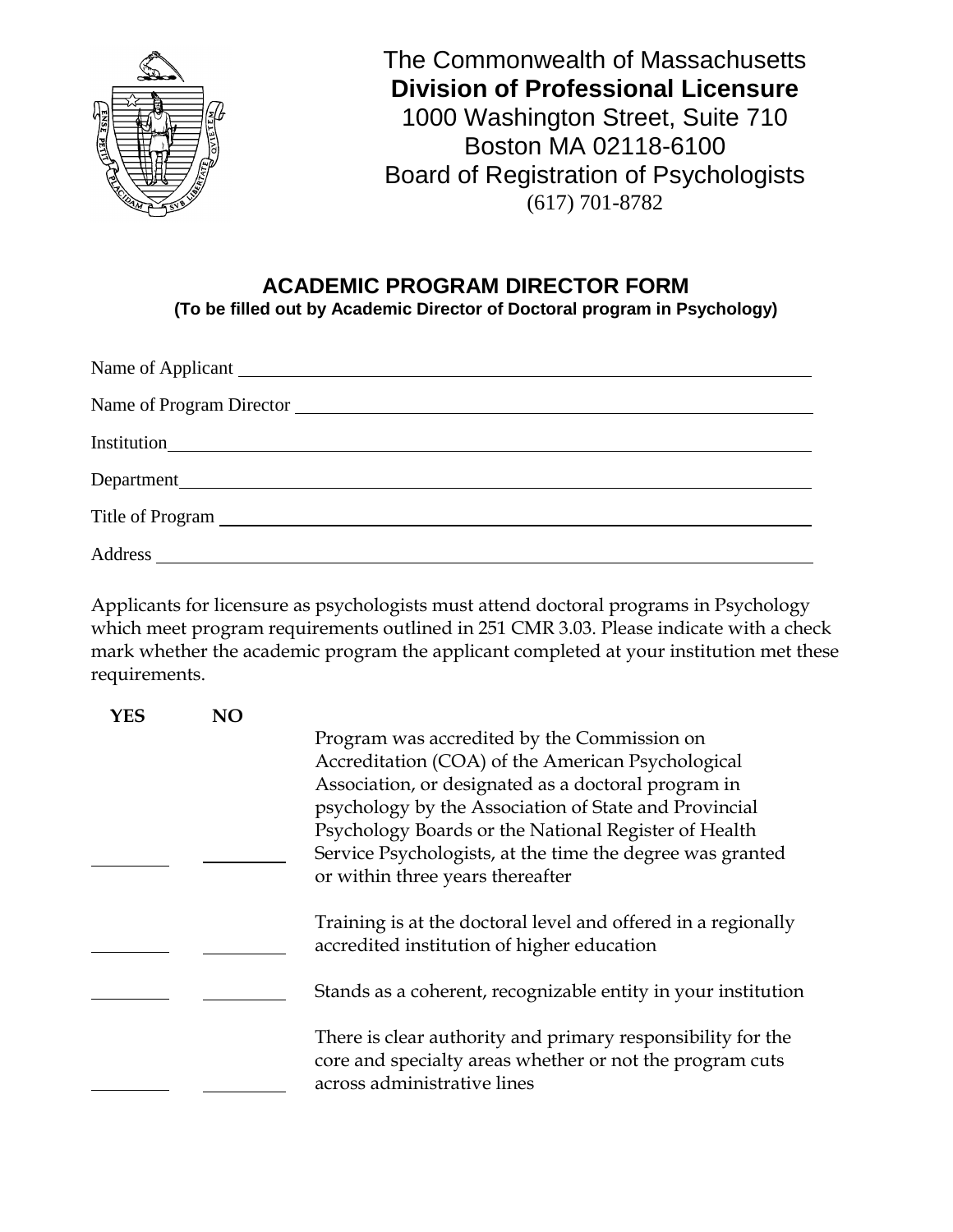| YES | NO |                                                                                                                                                                                                                                                                          |
|-----|----|--------------------------------------------------------------------------------------------------------------------------------------------------------------------------------------------------------------------------------------------------------------------------|
|     |    | Is an organized sequence of study                                                                                                                                                                                                                                        |
|     |    | Has an identifiable psychology faculty, and a psychologist<br>responsible for the program                                                                                                                                                                                |
|     |    | Has an identifiable body of students who have<br>matriculated in that program for a degree                                                                                                                                                                               |
|     |    | Includes supervised practica, internship, or laboratory<br>training appropriate to the practice of psychology                                                                                                                                                            |
|     |    | The curriculum includes a minimum of three academic<br>years of full-time graduate study, of which a minimum of<br>one academic year of full-time academic graduate study in<br>Psychology is completed in residence at the institution<br>granting the doctoral degree. |
|     |    | Dissertation or equivalent is psychological in method and<br>content                                                                                                                                                                                                     |

**This form is invalid unless signed and notarized.**

# **AFFIDAVIT**

I, the undersigned, being duly sworn, do state under the penalties of perjury that the answers given above are true and correct. I agree to provide any additional information requested by the Board.

Date:

Academic Program Director's Signature Signed in the presence of a Notary Public

Notary Name (print)

Notary Signature:

My commission expires: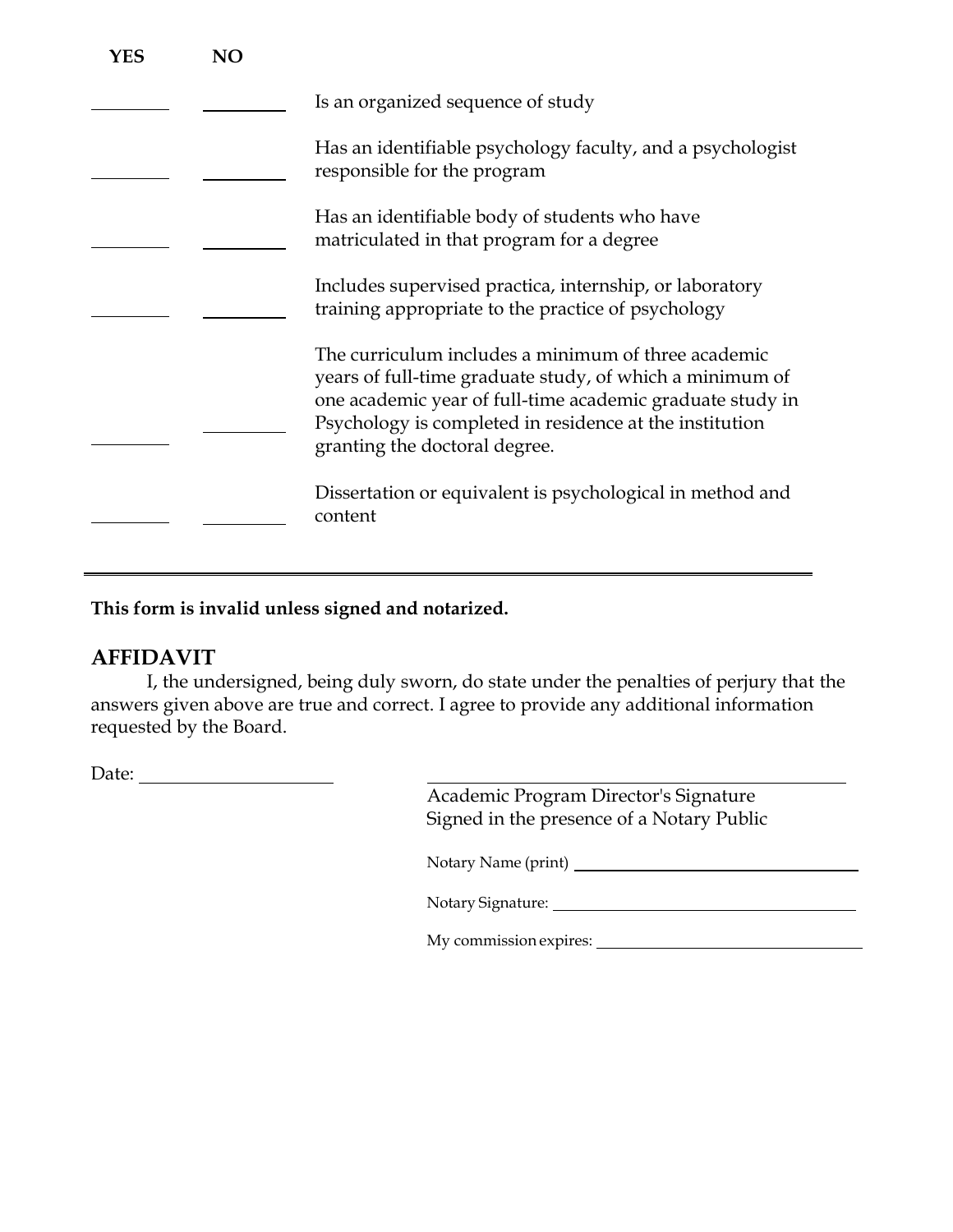

# **ADVANCED PRACTICUM SUPERVISED EXPERIENCE FORM**

#### **INSTRUCTIONS**

1. To enable the Board to effectively evaluate the applicant's experience, ACCURATE and SPECIFIC information isrequired. Please complete this form carefully.

2. A separate form for each continuous period of experience isrequired.

**3. This form must be completed in its entirety by the individual named in Question 3. The applicant is prohibited from completing this form. Failure to follow this instruction will render the form invalid.**

|    | 3. Name of Individual Completing this Form_                                                                                                                                                                                                                                                                                                                                                                                                                      |             |                                                                                                                                                                                                                                                                                                    |  |  |  |  |  |
|----|------------------------------------------------------------------------------------------------------------------------------------------------------------------------------------------------------------------------------------------------------------------------------------------------------------------------------------------------------------------------------------------------------------------------------------------------------------------|-------------|----------------------------------------------------------------------------------------------------------------------------------------------------------------------------------------------------------------------------------------------------------------------------------------------------|--|--|--|--|--|
|    | 4. Licensure information of individual completing this form ____________________                                                                                                                                                                                                                                                                                                                                                                                 |             |                                                                                                                                                                                                                                                                                                    |  |  |  |  |  |
|    |                                                                                                                                                                                                                                                                                                                                                                                                                                                                  |             | State<br>License type<br>License Number                                                                                                                                                                                                                                                            |  |  |  |  |  |
|    |                                                                                                                                                                                                                                                                                                                                                                                                                                                                  |             | 5. Title of Individual Completing this Form                                                                                                                                                                                                                                                        |  |  |  |  |  |
|    |                                                                                                                                                                                                                                                                                                                                                                                                                                                                  |             | Academic Director_____Primary Advisor of Applicant____Practicum Director_____Other (please                                                                                                                                                                                                         |  |  |  |  |  |
|    | provide)                                                                                                                                                                                                                                                                                                                                                                                                                                                         |             |                                                                                                                                                                                                                                                                                                    |  |  |  |  |  |
| 6. |                                                                                                                                                                                                                                                                                                                                                                                                                                                                  |             | Name of Training Facility where applicant worked: ______________________________                                                                                                                                                                                                                   |  |  |  |  |  |
|    |                                                                                                                                                                                                                                                                                                                                                                                                                                                                  |             | 7. Applicant's title while working in this facility ____________________________                                                                                                                                                                                                                   |  |  |  |  |  |
|    | 8. Written Training Plan requirement: Please attach to this form a copy of the written training plan among the student,<br>the advanced practicum training site, and the graduate training program. This plan must describe how the trainee's time<br>was allotted and how the plan assured the quality, breadth, and depth of the training experience through specification of<br>goals and objectives, and methods of evaluation of the trainee's performance. |             |                                                                                                                                                                                                                                                                                                    |  |  |  |  |  |
|    |                                                                                                                                                                                                                                                                                                                                                                                                                                                                  |             | 9. What percentage of time did the applicant have direct client/patient contact?______%                                                                                                                                                                                                            |  |  |  |  |  |
|    | Setting" Form.                                                                                                                                                                                                                                                                                                                                                                                                                                                   |             | 10. If the training facility is not clearly a health service setting, please submit "Is This A Health Service                                                                                                                                                                                      |  |  |  |  |  |
|    |                                                                                                                                                                                                                                                                                                                                                                                                                                                                  |             | 11. Please answer all questions below.                                                                                                                                                                                                                                                             |  |  |  |  |  |
|    | <b>YES</b>                                                                                                                                                                                                                                                                                                                                                                                                                                                       |             | NO Was a qualifying supervisor (licensed psychologist, board-certified psychiatrist, or licensed<br>independent clinical social worker) on the premises at all times in which the trainee delivered health<br>services? (Please note that cell phone availability does not meet this requirement). |  |  |  |  |  |
|    | <b>YES</b>                                                                                                                                                                                                                                                                                                                                                                                                                                                       | _NO         | Was this supervised experience completed AFTER a minimum of two full-time post-bachelor's<br>academic years of graduate education in psychology, at least one year of which was completed in the<br>degree-granting doctoral program?                                                              |  |  |  |  |  |
|    | <b>YES</b>                                                                                                                                                                                                                                                                                                                                                                                                                                                       | $_{\rm NO}$ | Did the student provide services that are within the scope of the education received in the doctoral<br>program?                                                                                                                                                                                   |  |  |  |  |  |
|    | <b>YES</b>                                                                                                                                                                                                                                                                                                                                                                                                                                                       | NO          | Were at least 50% of the total hours of supervised experience in this advanced practicum in "service-<br>related" activities, defined as "treatment/intervention, assessment, interviews, report writing, case<br>presentations, and consultations"?                                               |  |  |  |  |  |
|    | <b>YES</b>                                                                                                                                                                                                                                                                                                                                                                                                                                                       | NO_         | Did the applicant receive a minimum of TWO hours of INDIVIDUAL face-to-face supervision with<br>a qualifying licensed supervisor per week?                                                                                                                                                         |  |  |  |  |  |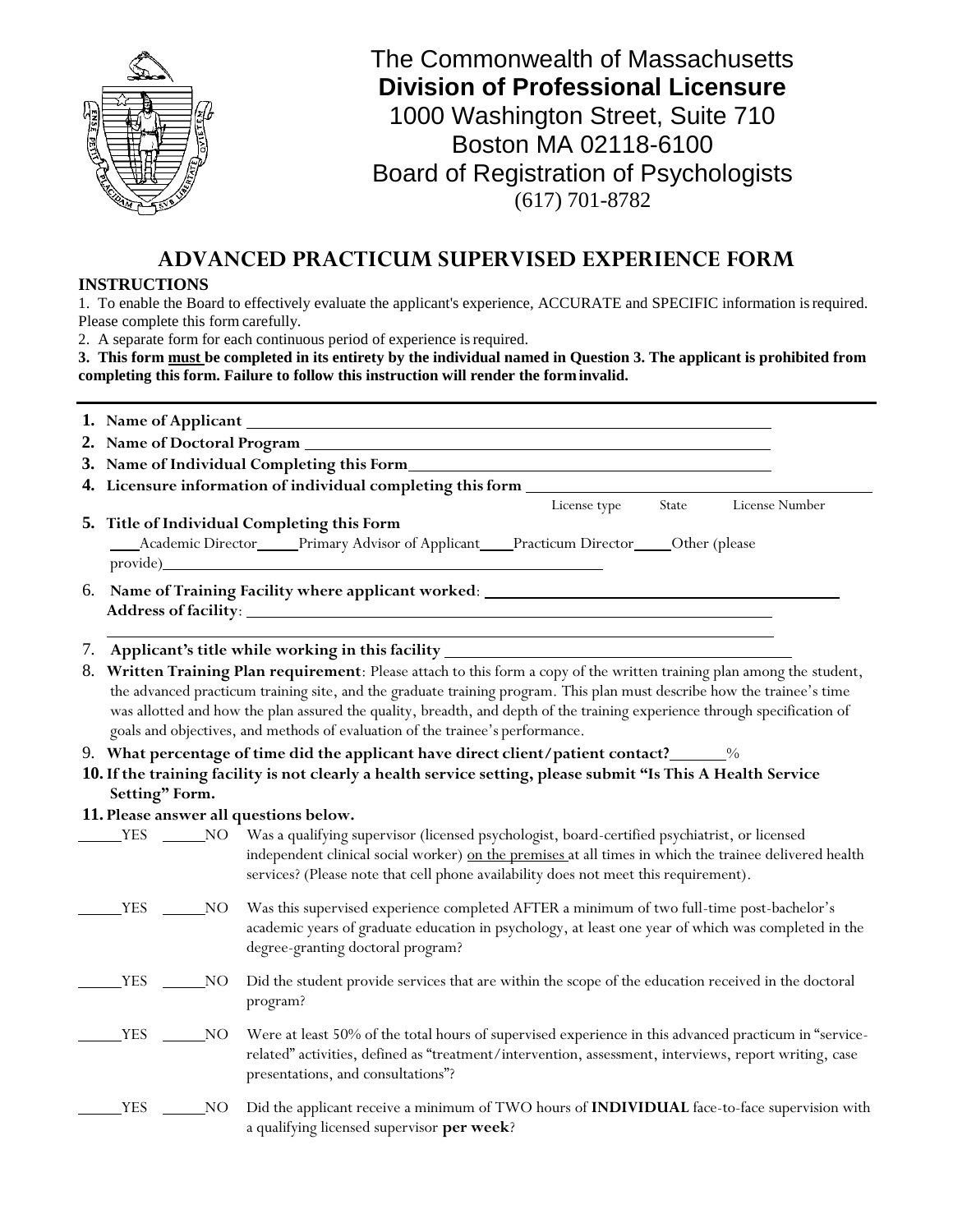| <b>YES</b> |                  | NO. | Was at least half of the supervision provided by a licensed psychologist?                                                                               |
|------------|------------------|-----|---------------------------------------------------------------------------------------------------------------------------------------------------------|
| YES        |                  | NO. | Did the applicant receive a minimum of one hour of individual or group supervision (group size no<br>larger than 3 trainees) for each 16 hours of work? |
| <b>YES</b> | NO               |     | Did the supervisor(s) have full legal, professional, and ethical responsibility for the applicant's work?<br>If "no", please attach an explanation.     |
|            |                  |     | Exact dates of Advanced Practicum Experience:                                                                                                           |
| From       |                  |     | (A)<br>to<br>$=$                                                                                                                                        |
|            | (month/day/year) |     | (month/day/year)<br>(total number of weeks)                                                                                                             |

Number of weeks vacation/leave time  $=$  (B)

Total number of weeks worked excluding vacation/leave time  $(A \text{ minus } B) =$  (actual)

Total hours per week applicant worked in setting (no more than  $50$ ) =

| Name and<br>Degree of<br>Supervisor | State of<br>Licensure | <b>License #</b> | Hours per<br>week of<br>supervision | Total # of<br>weeks of<br>supervisio | <b>Group or</b><br>Individual | If group,<br>group size? |
|-------------------------------------|-----------------------|------------------|-------------------------------------|--------------------------------------|-------------------------------|--------------------------|
|                                     |                       |                  |                                     |                                      |                               |                          |
|                                     |                       |                  |                                     |                                      |                               |                          |
|                                     |                       |                  |                                     |                                      |                               |                          |
|                                     |                       |                  |                                     |                                      |                               |                          |
|                                     |                       |                  |                                     |                                      |                               |                          |
|                                     |                       |                  |                                     |                                      |                               |                          |
|                                     |                       |                  |                                     |                                      |                               |                          |
|                                     |                       |                  |                                     |                                      |                               |                          |

Please provide or attach detailed description of applicant's duties and activities:

#### **This form is invalid unless signed and notarized.**

#### **AFFIDAVIT**

I, the undersigned, being duly sworn, do state under the penalties of perjury that the answers given above are true and correct. I agree to provide any additional information requested by the Board. ERASURES OR CHANGES ARE NOT ACCEPTABLE.

Date: <u>Signature</u> of Individual Completing this Form

| Signed in the presence of a Notary Public |
|-------------------------------------------|
| Notary Name (print)                       |
| <b>Notary Signature:</b>                  |
| My commission expires:                    |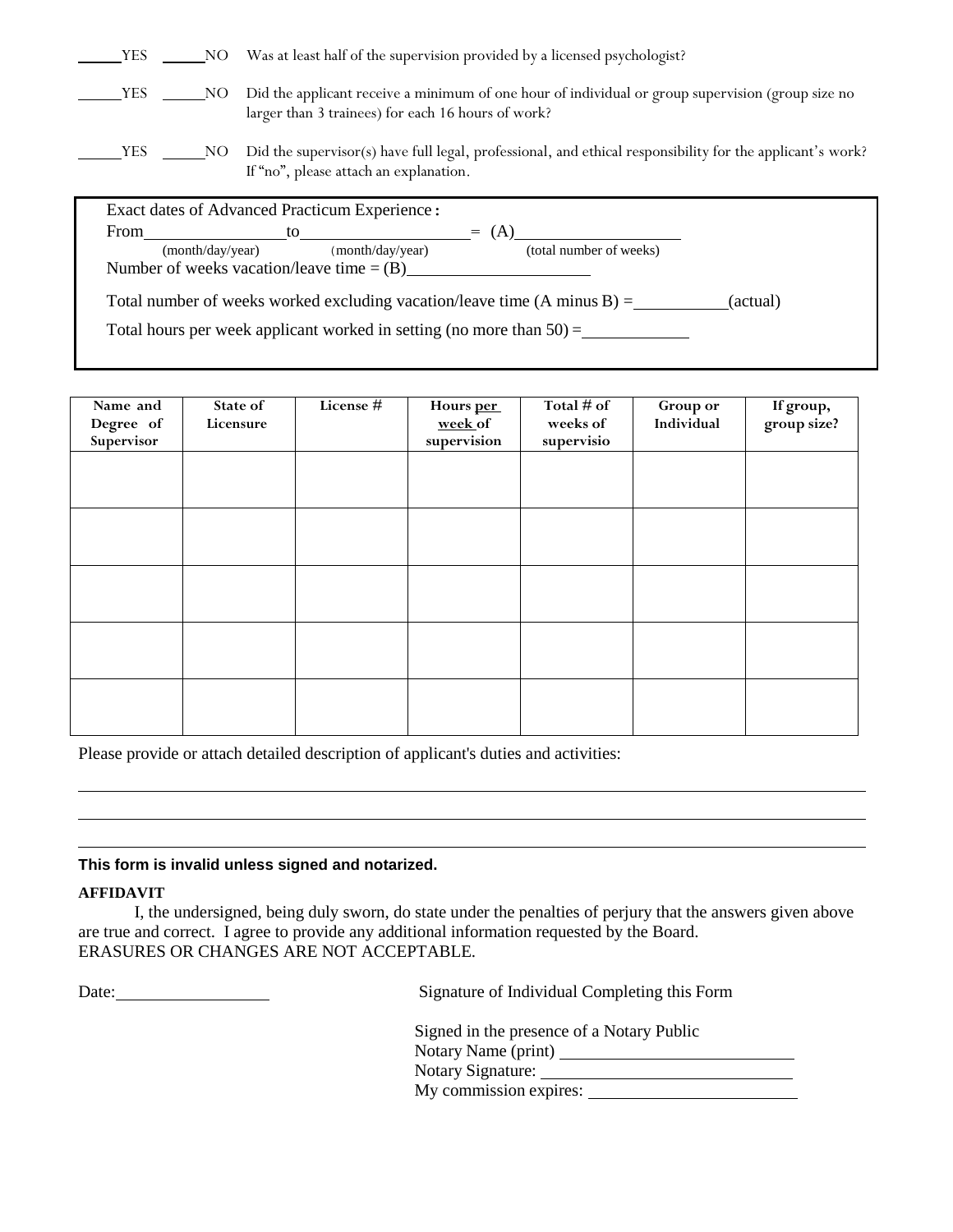

# **INTERNSHIP PROGRAM DIRECTOR FORM**

THIS FORM IS REQUIRED FOR APPLICANTS SEEKING HEALTH SERVICE PROVIDER **CERTIFICATION** 

#### **INTERNSHIP DIRECTOR TO COMPLETE THIS FORM**

| 1.             |                                                                                                               |           |  |                                                                                      |
|----------------|---------------------------------------------------------------------------------------------------------------|-----------|--|--------------------------------------------------------------------------------------|
| 2.             |                                                                                                               |           |  |                                                                                      |
| 3.             | Licensure information of Internship Director ___________________________________                              |           |  |                                                                                      |
|                |                                                                                                               |           |  | License type State License Number                                                    |
| 4.             |                                                                                                               |           |  |                                                                                      |
|                |                                                                                                               |           |  |                                                                                      |
| 5.             |                                                                                                               |           |  |                                                                                      |
| 6.             |                                                                                                               |           |  |                                                                                      |
| Part A.        |                                                                                                               |           |  |                                                                                      |
| 1.             | Applicant's title while working in this facility ________________________________                             |           |  |                                                                                      |
| 2 <sub>1</sub> | What percentage of time did the applicant have direct client/patient contact?______%                          |           |  |                                                                                      |
| 3.             | Did the internship provide at least four hours (total) in structured learning activities on issues related to |           |  |                                                                                      |
|                |                                                                                                               |           |  |                                                                                      |
| 4.             |                                                                                                               |           |  |                                                                                      |
|                | (If you answered "yes" to question 4, please skip Section B and GO TO SECTION C.                              |           |  |                                                                                      |
|                |                                                                                                               |           |  |                                                                                      |
|                | Part B. Internship Director to complete Part B ONLY if program is not APA-approved.                           |           |  |                                                                                      |
| <b>YES</b>     | N <sub>O</sub>                                                                                                |           |  |                                                                                      |
|                |                                                                                                               | training? |  | Is the site an organized training program, not a supervised experience or on-the-job |
|                |                                                                                                               |           |  | A licensed psychologist is responsible for the integrity and quality of the program  |

| There are two or more licensed psychologists on the staff as supervisors. If the site has 5 |
|---------------------------------------------------------------------------------------------|
| or fewer mental health professionals on staff, there is one full-time psychologist and a    |
| board certified or board eligible psychiatrist or licensed independent psychiatric social   |
| worker                                                                                      |
|                                                                                             |

Training was at post-clerkship, post-practicum, and post-externship level

Supervision was conducted by a licensed professional who carried full legal and clinical responsibility for cases being supervised.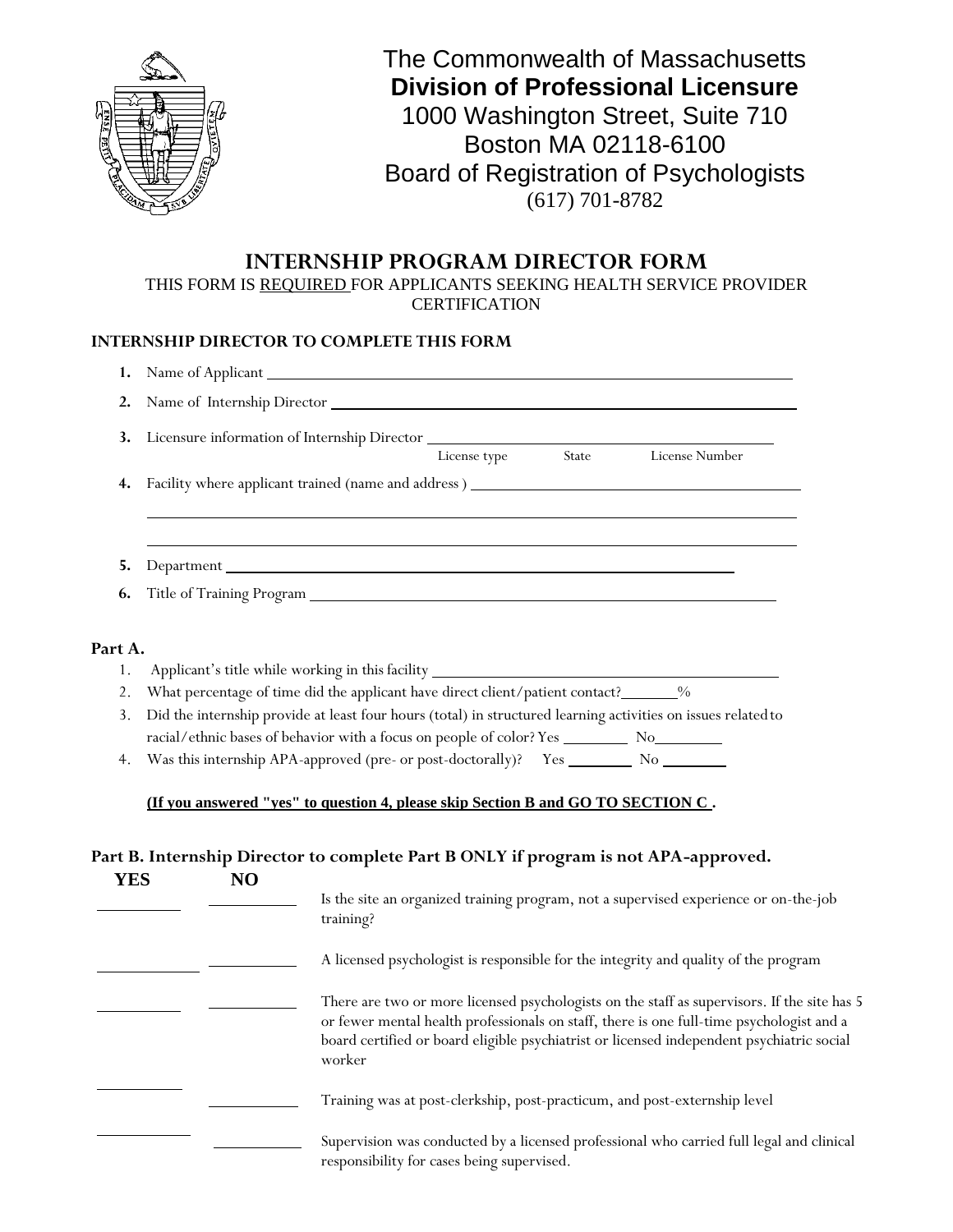|                                              | At least half of the hours of supervision were delivered by one or more psychologists                                                                                                                                           |
|----------------------------------------------|---------------------------------------------------------------------------------------------------------------------------------------------------------------------------------------------------------------------------------|
|                                              | Program provided training in a range of approaches to assessment and intervention                                                                                                                                               |
|                                              | At least 25% of the trainee's time was in direct contact with clients seeking assessment<br>or treatment (minimum 400 hours for full-time internship)                                                                           |
|                                              | Training included supervision at a minimum ratio of one hour of acceptable supervision<br>per sixteen hours of work (1:16), regardless of whether the training was completed in<br>one year or two.                             |
|                                              | Program offered at least four hours per week of structured activities such as case<br>conferences, seminars on clinical issues, group supervision, and additional individual<br>supervision (prorated for half-time internship) |
|                                              | There were at least two psychology interns at the internship training level during the<br>applicant's period                                                                                                                    |
|                                              | Trainee had the title "intern", "resident", "fellow", or other designation which clearly<br>indicated his/her training status                                                                                                   |
|                                              | The training program had a written statement describing goals and content of the<br>program, and expectations for quantity and quality of trainee's work. This statement<br>was available prior to onset of program             |
| Part C.                                      |                                                                                                                                                                                                                                 |
| Exact date s of Internship Experience:       |                                                                                                                                                                                                                                 |
| From                                         | $to_0 = (A)$<br>(month/day/year)                                                                                                                                                                                                |
| (month/day/year)                             | (total number of weeks)                                                                                                                                                                                                         |
| Number of weeks vacation/1 eave time $=$ (B) |                                                                                                                                                                                                                                 |
|                                              | Total num ber of weeks worked excluding vacation/leave time $(A \text{ minus } B)$ =<br>(actual)                                                                                                                                |

Total hour s per week applica nt worked in setting (no more than 50) =

| Name and<br>Degree of<br>Supervisor | State of<br>Licensure | License # | Hours per<br>week of<br>supervision | Total $#$ of<br>weeks of<br>supervisio | Group or<br>Individual | If group,<br>group size? |
|-------------------------------------|-----------------------|-----------|-------------------------------------|----------------------------------------|------------------------|--------------------------|
|                                     |                       |           |                                     |                                        |                        |                          |
|                                     |                       |           |                                     |                                        |                        |                          |
|                                     |                       |           |                                     |                                        |                        |                          |
|                                     |                       |           |                                     |                                        |                        |                          |
|                                     |                       |           |                                     |                                        |                        |                          |
|                                     |                       |           |                                     |                                        |                        |                          |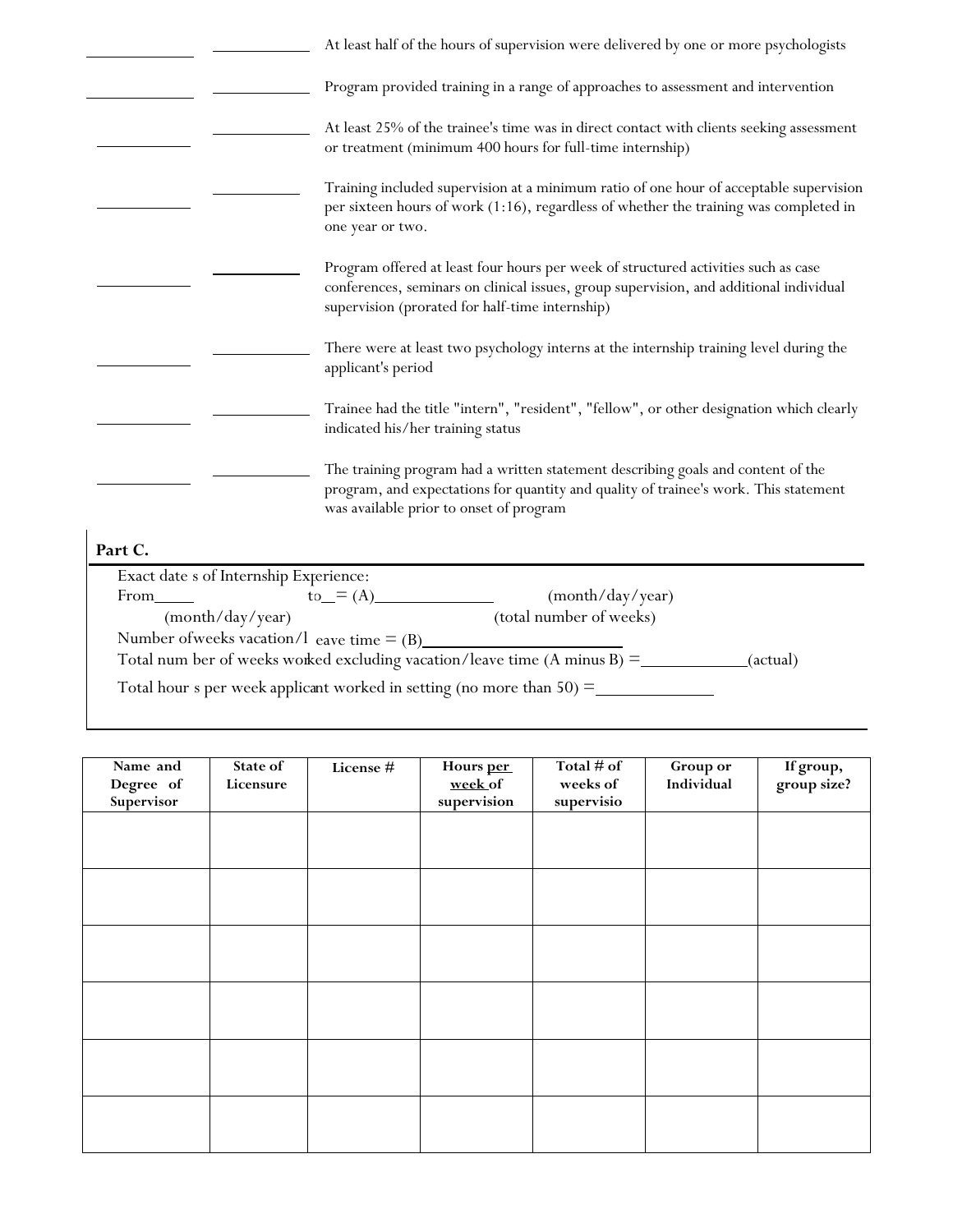| Name and<br>Degree of<br>Supervisor | State of<br>Licensure | License # | Hours per<br>week of<br>supervision | Total $#$ of<br>weeks of<br>supervisio | Group or<br>Individual | If group,<br>group size? |
|-------------------------------------|-----------------------|-----------|-------------------------------------|----------------------------------------|------------------------|--------------------------|
|                                     |                       |           |                                     |                                        |                        |                          |
|                                     |                       |           |                                     |                                        |                        |                          |
|                                     |                       |           |                                     |                                        |                        |                          |
|                                     |                       |           |                                     |                                        |                        |                          |
|                                     |                       |           |                                     |                                        |                        |                          |

YES NO Was a qualifying supervisor (licensed psychologist, board-certified psychiatrist, or licensed independent clinical social worker) on the premises at all times in which the trainee delivered health services? (Please note that cell phone availability does not meet this requirement).

Please provide detailed description of applicant's duties and activities:

# **PLEASE COMPLETE THE ADDITIONAL FORM "IS THIS A HEALTH SERVICE SETTING?" IF THE INTERNSHIP SETTING IS NOT CLEARLY A "HEALTH SERVICE SETTING"**

# **This form is invalid unless signed and notarized.**

# **AFFIDAVIT**

I, the undersigned, being duly sworn, do state under the penalties of perjury that the answers given above are true and correct. I agree to provide any additional information requested by the Board.

Date:

Internship Director's Signature

Signed in the presence of a Notary Public

Notary Name (print)

Notary Signature: Notary Signature:

My commission expires:

YES NO Did the supervisor(s) have full legal, professional, and ethical responsibility for the applicant's work? If "no", please attach an explanation.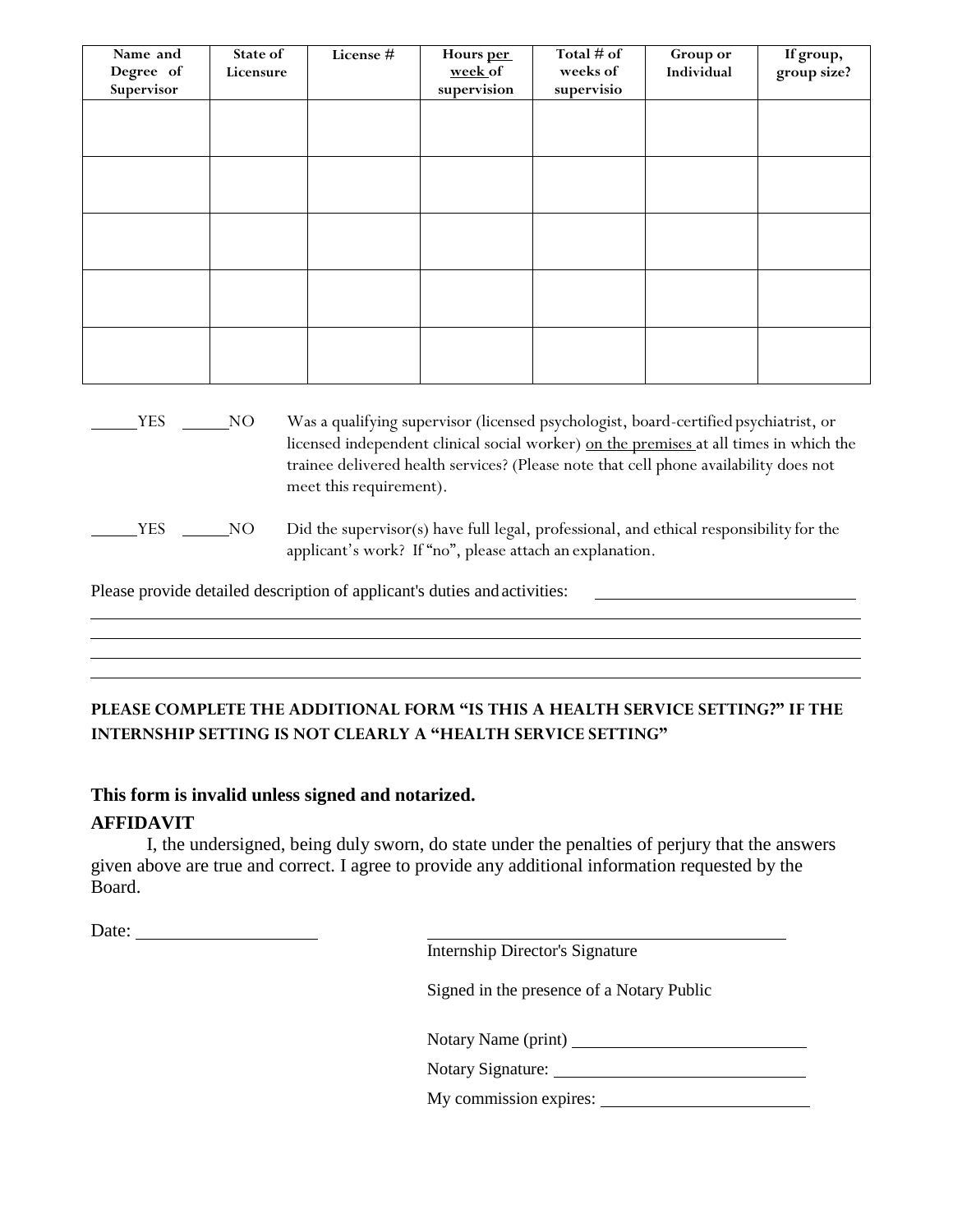

# **POST-INTERNSHIP SUPERVISOR FORM**

#### **INSTRUCTIONS**

- 1. To enable the Board to evaluate effectively the applicant's experience, ACCURATE and SPECIFIC information is required. Please fill out this formcarefully.
- 2. A separate form for each continuous period of experience and supervisor isrequired.
- 3. Please note that Massachusetts regulations require that the applicant must receive AT LEAST ONE HOUR OF QUALIFYING SUPERVISION FOR EVERY SIXTEEN HOURS OFWORK.

1. Name of Applicant

2. Name of facility where applicant worked

Address of facility: Address where you supervised applicant (if different from above):

- 3. Applicant's title while working in this facility:
- **4. If the site is not clearly a health service setting, please submit form "Is This a Health Service Setting".**

5. Was a qualifying supervisor on the premises at all times in which the trainee delivered health services? (Please note that cell phone availability does not meet this requirement). YES NO

### **SUPERVISOR INFORMATION**

| State<br>License Number<br>License type                                                                                  |  |  |  |  |  |  |  |
|--------------------------------------------------------------------------------------------------------------------------|--|--|--|--|--|--|--|
| 10. If you are licensed psychologist in Massachusetts, are you certified as A Health Service Provider?<br>YES NO         |  |  |  |  |  |  |  |
| 11. If you are a psychiatrist, are you Board-certified in Psychiatry? YES NO                                             |  |  |  |  |  |  |  |
| 12. If you are a Social Worker, are you licensed at the Independent Practice level in your state of Licensure?<br>YES NO |  |  |  |  |  |  |  |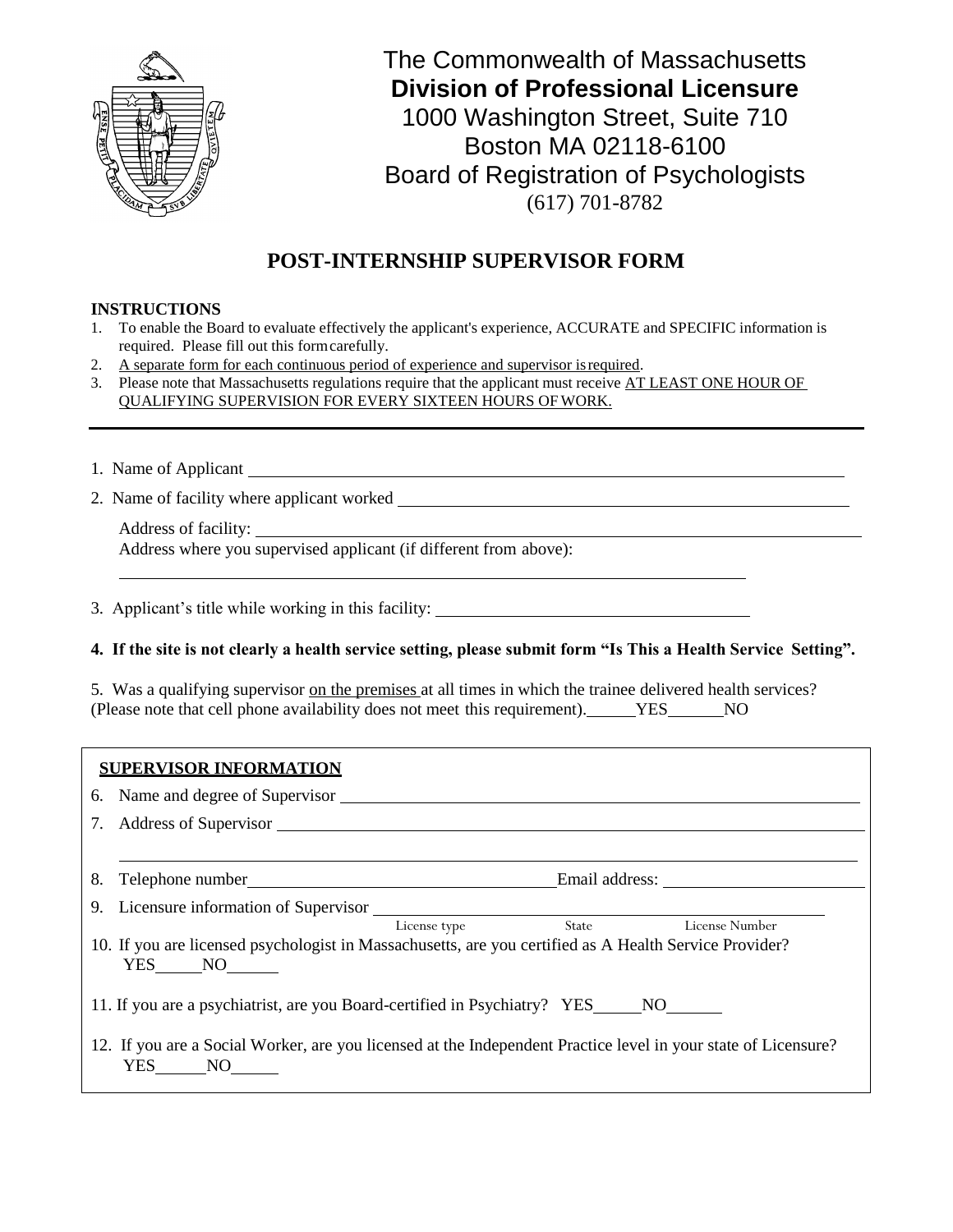- 13. Applicant level was ( ) Pre-doctoral ( ) Post-doctoral
- 14. Applicant worked in (check one only):
	- a. Paid professional position ( )
	- b. Post-doctoral fellowship ( )
	- d. Other (explain) ( )

| 15. Exact dates of Supervision:<br>From $\text{[to]}$ to $\text{[to]}$ = (A) $\text{[to]}$ (total number of weeks)<br>Number of weeks vacation/leave time = $(B)$<br>Total number of weeks excluding vacation/leave time $(A \text{ minus } B) =$ ___________(actual)<br>16. Total <b>hours per week</b> applicant worked in setting (no more than $50$ ) =<br>17. Exact number of <b>hours per week</b> you supervised applicant<br>How many hours per week were in individual supervision?<br>How many hours per week were in group supervision? |
|----------------------------------------------------------------------------------------------------------------------------------------------------------------------------------------------------------------------------------------------------------------------------------------------------------------------------------------------------------------------------------------------------------------------------------------------------------------------------------------------------------------------------------------------------|
| How many supervisees/trainees were in the group?<br>18. Give detailed description of applicant's duties and activities:                                                                                                                                                                                                                                                                                                                                                                                                                            |
| 19. What percentage of time did the applicant have direct client/patient contact: 19.<br>20. For what areas or fields of competency does this experience qualify applicant?                                                                                                                                                                                                                                                                                                                                                                        |
| 21. During the time of your supervision with applicant, what was your formal/legal relationship with the<br>facility in which the training occurred?                                                                                                                                                                                                                                                                                                                                                                                               |
| 22. Did you have full legal, professional, and ethical responsibility for the applicant's work?<br>Yes No No (If "No", please attach an explanation)                                                                                                                                                                                                                                                                                                                                                                                               |
| This form is invalid unless signed and notarized.<br><b>AFFIDAVIT</b>                                                                                                                                                                                                                                                                                                                                                                                                                                                                              |
| I, the undersigned, being duly sworn, do state under the penalties of perjury that the answers given<br>above are true and correct. I agree to provide any additional information requested by the Board.                                                                                                                                                                                                                                                                                                                                          |
| ERASURES OR CHANGES ARE NOT ACCEPTABLE.                                                                                                                                                                                                                                                                                                                                                                                                                                                                                                            |

Date:

Supervisor Signature Signed in the presence of a Notary Public

Notary Name (print)

Notary Signature:

My commission expires: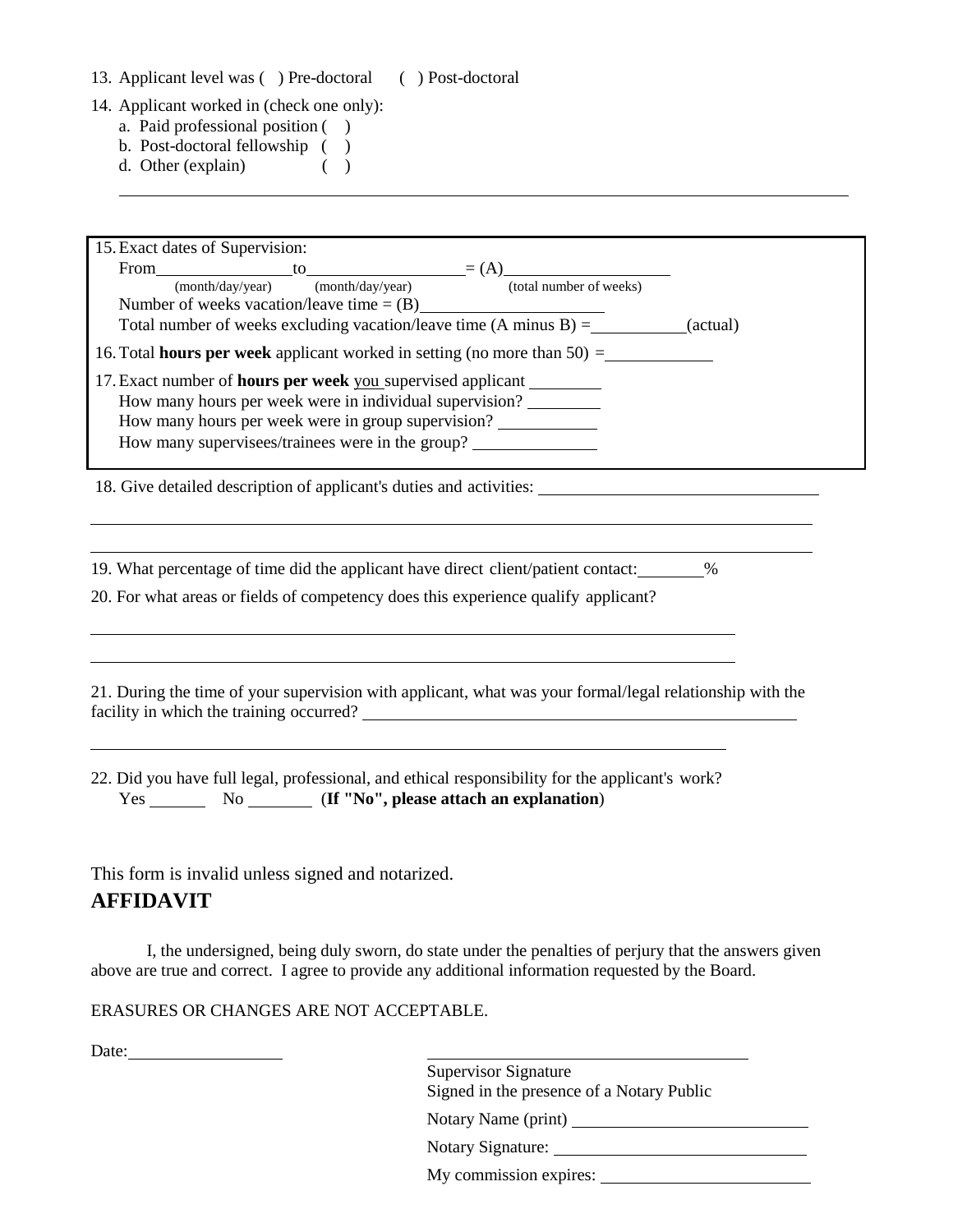

# **"IS THIS A HEALTH SERVICE SETTING?" FORM**

|            |                          | <b>Name of Individual Completing this Form</b><br><b>Position/Title</b>                                                                                                                                                                                                                                                                                                                   |
|------------|--------------------------|-------------------------------------------------------------------------------------------------------------------------------------------------------------------------------------------------------------------------------------------------------------------------------------------------------------------------------------------------------------------------------------------|
|            | <b>Name of Applicant</b> | <b>Name of Facility where Applicant Worked</b>                                                                                                                                                                                                                                                                                                                                            |
| <b>YES</b> |                          | NO Is this facility a defined entity with programmatic coherence (e.g., clinic, hospital,<br>school counseling center, department, division)? Please explain below.                                                                                                                                                                                                                       |
| <b>YES</b> |                          | NO Does this facility have a secure place for confidential records?                                                                                                                                                                                                                                                                                                                       |
| <b>YES</b> |                          | NO Does this facility teach and comply with HIPAA regulations (in addition to FERPA,<br>where relevant)?                                                                                                                                                                                                                                                                                  |
| <b>YES</b> |                          | NO Does this facility provide clinical supervision by qualifying licensed professionals who<br>are on the premises? The supervisors should have the competencies described below.                                                                                                                                                                                                         |
| <b>YES</b> |                          | NO Does this facility have a protocol covering emergencies, after-hours coverage, vacation<br>periods, and extended breaks? Please explain below or attach additional information.                                                                                                                                                                                                        |
| <b>YES</b> |                          | NO Does the facility have a referral network for services that are not provided by the<br>health service setting (e.g., medication)? Please explain below.                                                                                                                                                                                                                                |
| <b>YES</b> |                          | NO If research is a major component of the mission of this setting, does the setting have (i)<br>clients/patients who are not participating in research protocols, (ii) other clinical<br>services not part of the research protocols that are available to all clients/patients, (iii)<br>a protocol for ensuring continuity of care for clients who withdraw from research<br>projects? |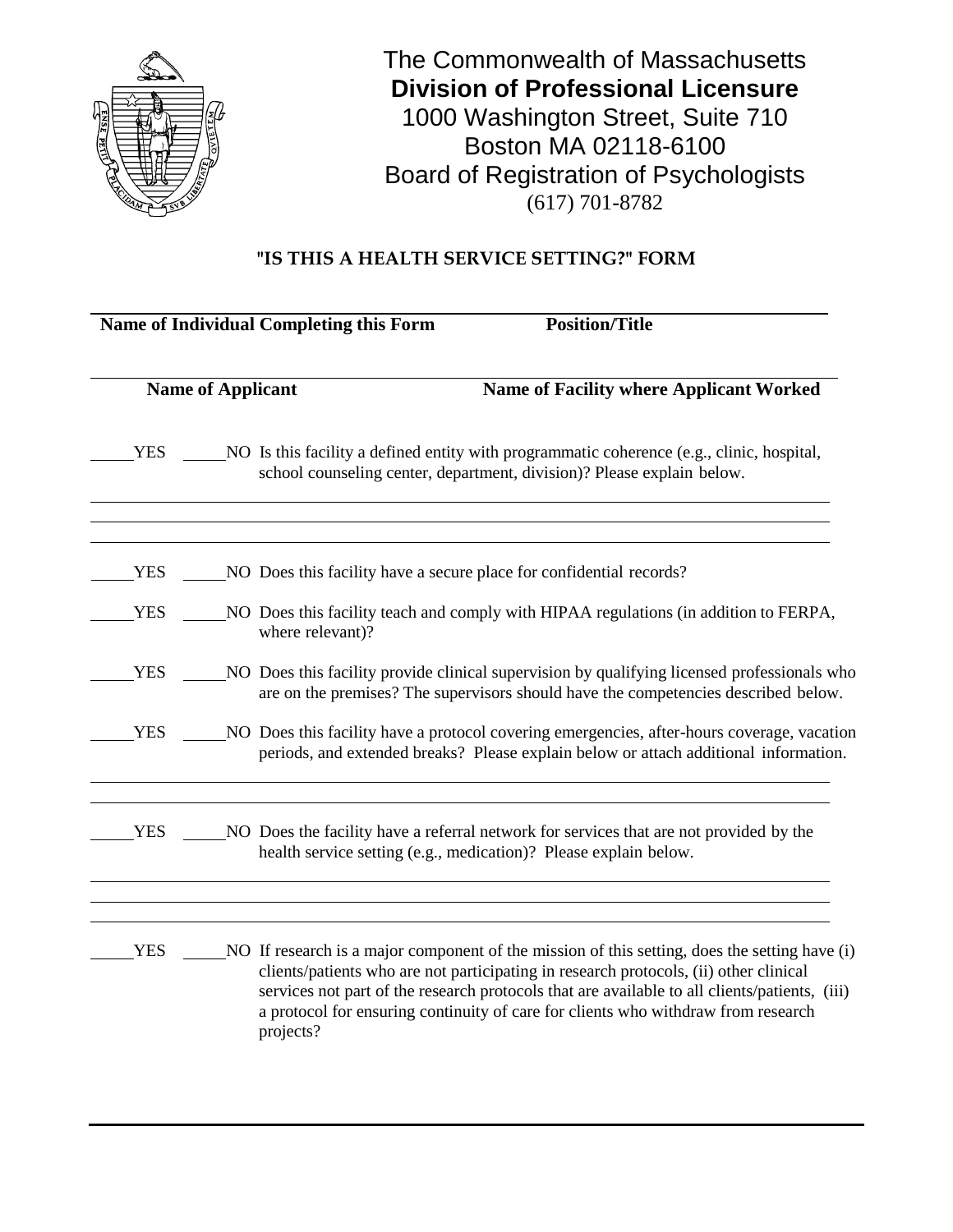Are each of the following competencies taught? Please feel free to attach additional information if you feel it would help the Board's determination.

- YES NO *Psychological evaluation skills***.** May include intakes, diagnostics, psychosocial history, case formulation, or psychological testing.
- NO *Psychological intervention skills*. Conducting psychotherapy based on knowledge of theory and research. Includes a range of psychotherapeutic intervention (e.g., family therapy, group therapy, cognitive behavior therapy, applied behavior analysis, psychoeducation). Includes case formulation, development of treatment plans, implementation of treatment plans. In child settings, the trainee should have contact with family members involved in the child's care.
- YES NO *Consultation skills*. Includes knowledge of the roles of other professionals, including other health service professionals, and the ability to relate to them in a collegial fashion. Knowledge of the formal and informal organizational structure and the ability to apply that knowledge so that consultations can have maximal impact. Trainees should have significant exposure to other health care professionals.
- YES NO *Evidence-based practice*. Integration of the best available research with clinical skill in all areas of functioning (i.e., psychological assessment, psychotherapeutic intervention, consultation). Application of knowledge from the classroom to clinical situations and problems.
- YES NO *Relationship/Interpersonal skills.* Ability to form and maintain productive relationships with others. Productive relationships are respectful, supportive, professional, and ethical. Ability to understand the role of psychologists in the setting and to maintain appropriate professional boundaries. Ability to work collegially with other professionals and to form positive therapeutic alliances with clients/patients. Ability to work collaboratively with one's supervisor.
- YES NO Does the training involve providing services to a clientele of sufficient number and clinical diversity?
- YES NO Is the trainee exposed to clients with psychopathology and a significant level of impairment?

YES NO Does the trainee have the opportunity to work with a variety of clinical problems?

#### **This form is invalid unless signed and notarized.**

### **AFFIDAVIT**

I, the undersigned, being duly sworn, do state under the penalties of perjury that the answers given above are true and correct. I agree to provide any additional information requested by the Board.

Date:

## **Signature of Supervisor at Training Site or Director of Training at Doctoral Program**

| Signed in the presence of a Notary Public |  |
|-------------------------------------------|--|
| Notary Name (print)                       |  |
| Notary Signature:                         |  |
| My commission expires:                    |  |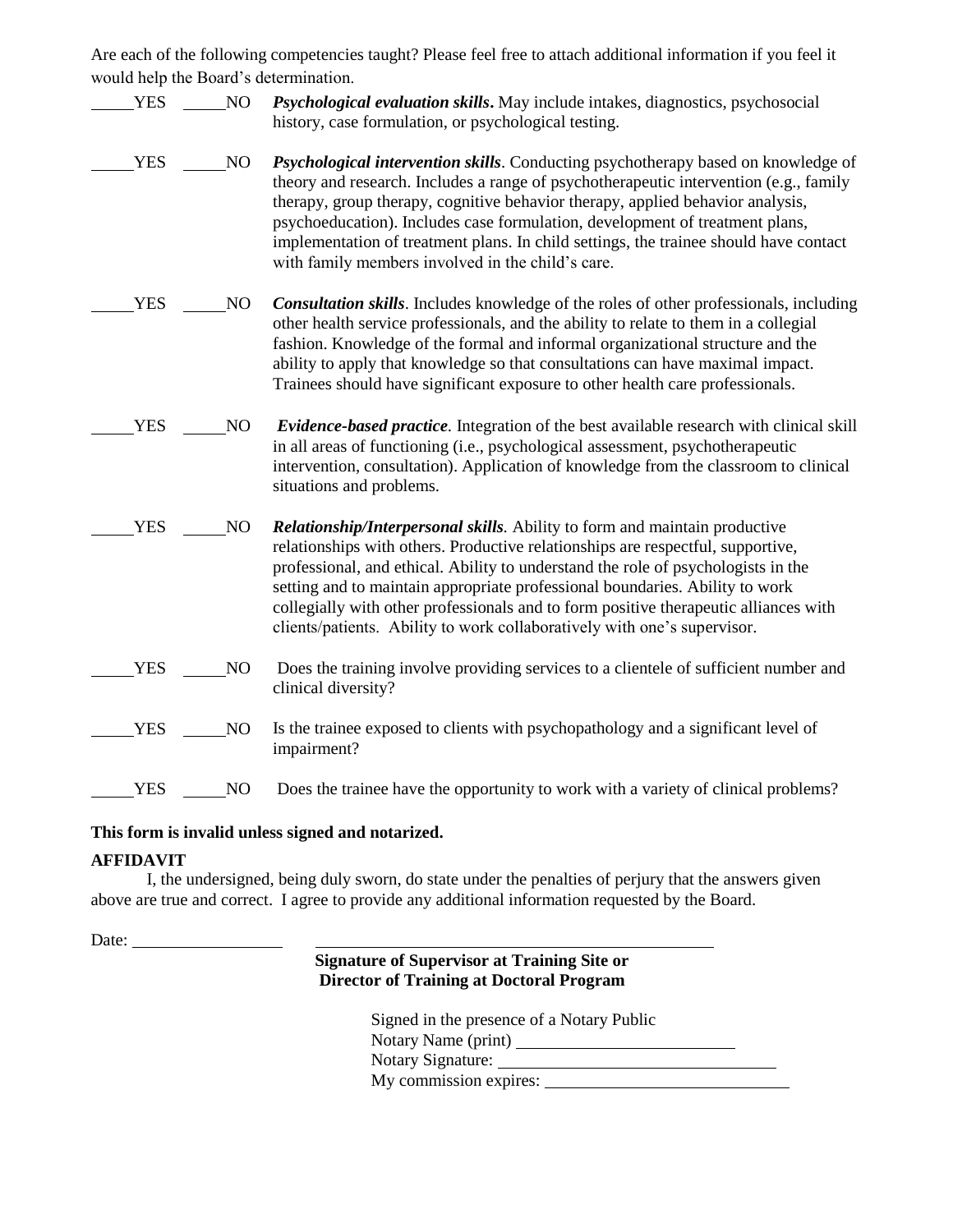# **SUPERVISED EXPERIENCE FORM (completed by applicant)**

Name of Applicant:

**Advanced Practicum Experience:** Please list **advanced**-practicum pre-doctoral experience only if it meets all the requirements of 251 CMR 3.04(7), in chronological order. If you do not have any qualifying advanced-practicum experience, or do not need these hours to meet licensure requirements, you do not need to complete this page.

**\*\*\*NOTE: You cannot receive credit for hours of experience which are not supported and documented by a minimum of two hours of qualifying individual supervision per week, with a minimum of one hour of individual or group supervision for each 16 hours of work, with a group size not larger than 3. (251 CMR 3.04)**

| Name and address | Dates of attendance | <b>APA</b> | # of Weeks       | # of Hours |             | <b>Names of Supervisors</b> | <b>Total hours of</b> |
|------------------|---------------------|------------|------------------|------------|-------------|-----------------------------|-----------------------|
| of Facility      | From<br>to          | approved?  | (minus vacation) | per week   | <b>Name</b> | Hours/week                  | experience            |
| 1.               |                     |            | (A)              | (B)        |             |                             | $(A \times B)$        |
|                  |                     | Yes        |                  |            |             |                             |                       |
|                  |                     |            |                  |            |             |                             |                       |
|                  |                     | No         |                  |            |             |                             |                       |
|                  |                     |            |                  |            |             |                             |                       |
|                  |                     |            |                  |            |             |                             |                       |
|                  |                     |            |                  |            |             |                             |                       |
|                  |                     |            |                  |            |             |                             |                       |
|                  |                     |            |                  |            |             |                             |                       |
| 2.               |                     |            |                  |            |             |                             |                       |
|                  |                     | Yes        |                  |            |             |                             |                       |
|                  |                     |            |                  |            |             |                             |                       |
|                  |                     |            |                  |            |             |                             |                       |
|                  |                     |            |                  |            |             |                             |                       |
|                  |                     |            |                  |            |             |                             |                       |
|                  |                     |            |                  |            |             |                             |                       |
|                  |                     |            |                  |            |             |                             |                       |
|                  |                     |            |                  |            |             |                             |                       |

2.

,我们也不会有什么。""我们的人,我们也不会有什么?""我们的人,我们也不会有什么?""我们的人,我们也不会有什么?""我们的人,我们也不会有什么?""我们的人

,我们也不能会有一个人的事情。""我们的人们是不是我们的人,我们也不能会有一个人的人,我们也不能会有一个人的人,我们也不能会有一个人的人,我们也不能会有一个人的

## NATURE OF EXPERIENCE AND PERCENTAGE OF TIME IN VARIOUS ACTIVITIES (e.g. psych. testing 20%): 1.

You may add additional pages in this format as needed. Please label any additional pages clearly.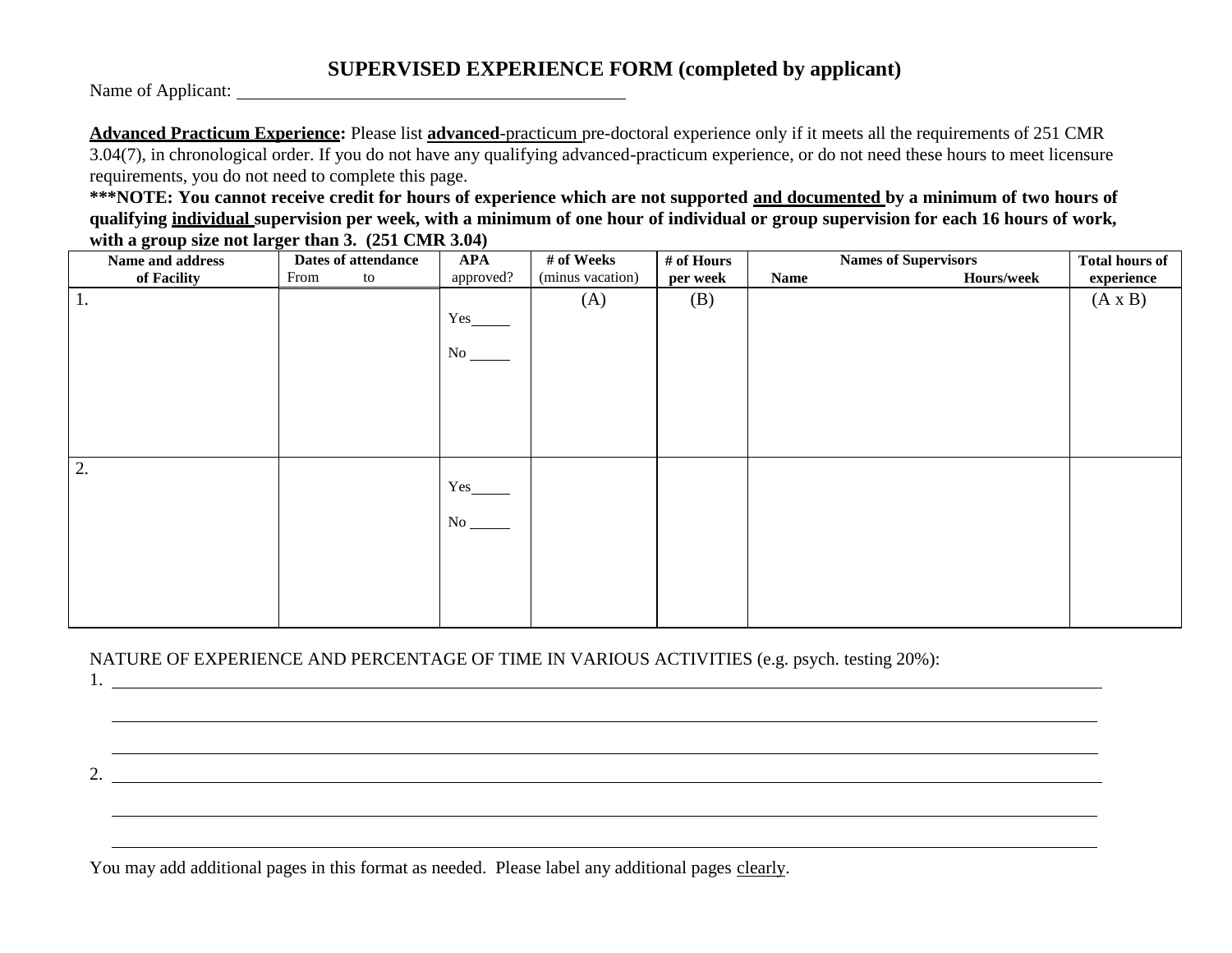**Internship Experience:** Please list all Internship experience in chronological order.

**\*\*\*NOTE: You cannot receive credit for hours of experience which are not supported and documented by a minimum of one hour of individual or small group (<4) supervision for every 16 hours of work per week.**

| Name and address | Dates of attendance | <b>APA</b> | # of Weeks       | # of Hours |             | <b>Names of Supervisors</b> | <b>Total hours of</b> |
|------------------|---------------------|------------|------------------|------------|-------------|-----------------------------|-----------------------|
| of Facility      | From<br>to          | approved?  | (minus vacation) | per week   | <b>Name</b> | Hours/week                  | experience            |
| 1.               |                     |            | (A)              | (B)        |             |                             | $(A \times B)$        |
|                  |                     | Yes_       |                  |            |             |                             |                       |
|                  |                     |            |                  |            |             |                             |                       |
|                  |                     | No         |                  |            |             |                             |                       |
|                  |                     |            |                  |            |             |                             |                       |
|                  |                     |            |                  |            |             |                             |                       |
|                  |                     |            |                  |            |             |                             |                       |
|                  |                     |            |                  |            |             |                             |                       |
|                  |                     |            |                  |            |             |                             |                       |
| $\overline{2}$ . |                     |            |                  |            |             |                             |                       |
|                  |                     | Yes_       |                  |            |             |                             |                       |
|                  |                     |            |                  |            |             |                             |                       |
|                  |                     | No         |                  |            |             |                             |                       |
|                  |                     |            |                  |            |             |                             |                       |
|                  |                     |            |                  |            |             |                             |                       |
|                  |                     |            |                  |            |             |                             |                       |
|                  |                     |            |                  |            |             |                             |                       |
|                  |                     |            |                  |            |             |                             |                       |

,我们也不会有什么。""我们的人,我们也不会有什么?""我们的人,我们也不会有什么?""我们的人,我们也不会有什么?""我们的人,我们也不会有什么?""我们的人

### NATURE OF EXPERIENCE AND PERCENTAGE OF TIME IN VARIOUS ACTIVITIES (e.g. family therapy 10%):

1.

2.

You may add additional pages in this format as needed. Please label any additional pages clearly.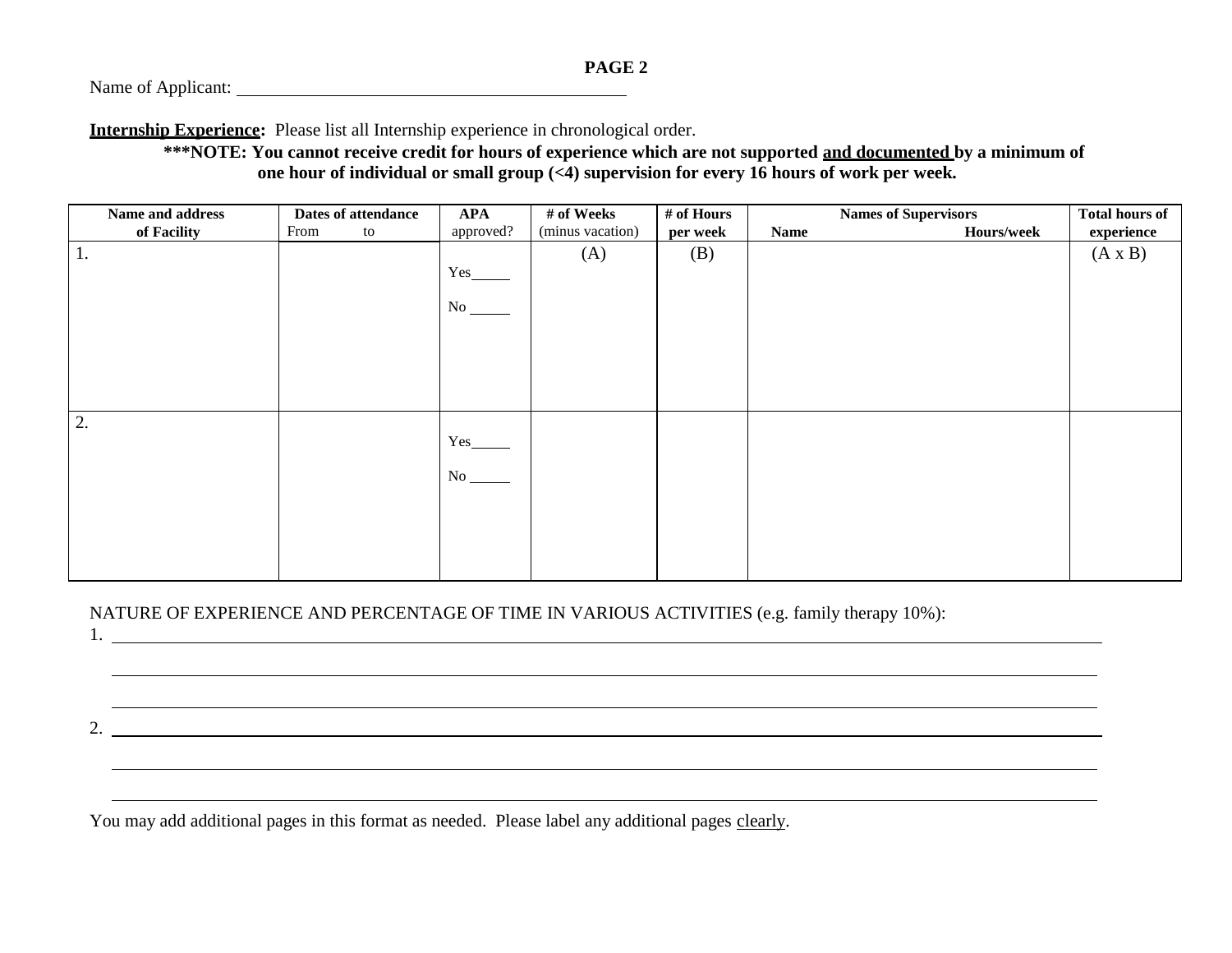**Post Internship Experience:** Please list all post-internship or post-doctoral experience in chronological order.

**\*\*\*NOTE: You cannot receive credit for hours of experience which are not supported and documented by a minimum of one hour of individual or small group (<4) supervision for every 16 hours of work per week.**

| Name and address | Dates of attendance | <b>APA</b> | # of Weeks       | # of Hours |             | <b>Names of Supervisors</b> | <b>Total hours of</b> |
|------------------|---------------------|------------|------------------|------------|-------------|-----------------------------|-----------------------|
| of Facility      | From<br>to          | approved?  | (minus vacation) | per week   | <b>Name</b> | Hours/week                  | experience            |
| 1.               |                     |            | (A)              | (B)        |             |                             | $(A \times B)$        |
|                  |                     | Yes_       |                  |            |             |                             |                       |
|                  |                     |            |                  |            |             |                             |                       |
|                  |                     | No         |                  |            |             |                             |                       |
|                  |                     |            |                  |            |             |                             |                       |
|                  |                     |            |                  |            |             |                             |                       |
|                  |                     |            |                  |            |             |                             |                       |
|                  |                     |            |                  |            |             |                             |                       |
|                  |                     |            |                  |            |             |                             |                       |
| 12.              |                     |            |                  |            |             |                             |                       |
|                  |                     | Yes_       |                  |            |             |                             |                       |
|                  |                     | No         |                  |            |             |                             |                       |
|                  |                     |            |                  |            |             |                             |                       |
|                  |                     |            |                  |            |             |                             |                       |
|                  |                     |            |                  |            |             |                             |                       |
|                  |                     |            |                  |            |             |                             |                       |
|                  |                     |            |                  |            |             |                             |                       |

,我们也不会有什么。""我们的人,我们也不会有什么?""我们的人,我们也不会有什么?""我们的人,我们也不会有什么?""我们的人,我们也不会有什么?""我们的人

### NATURE OF EXPERIENCE AND PERCENTAGE OF TIME IN VARIOUS ACTIVITIES (e.g. family therapy 10%):

1.

2.

You may add additional pages in this format as needed. Please label any additional pages clearly.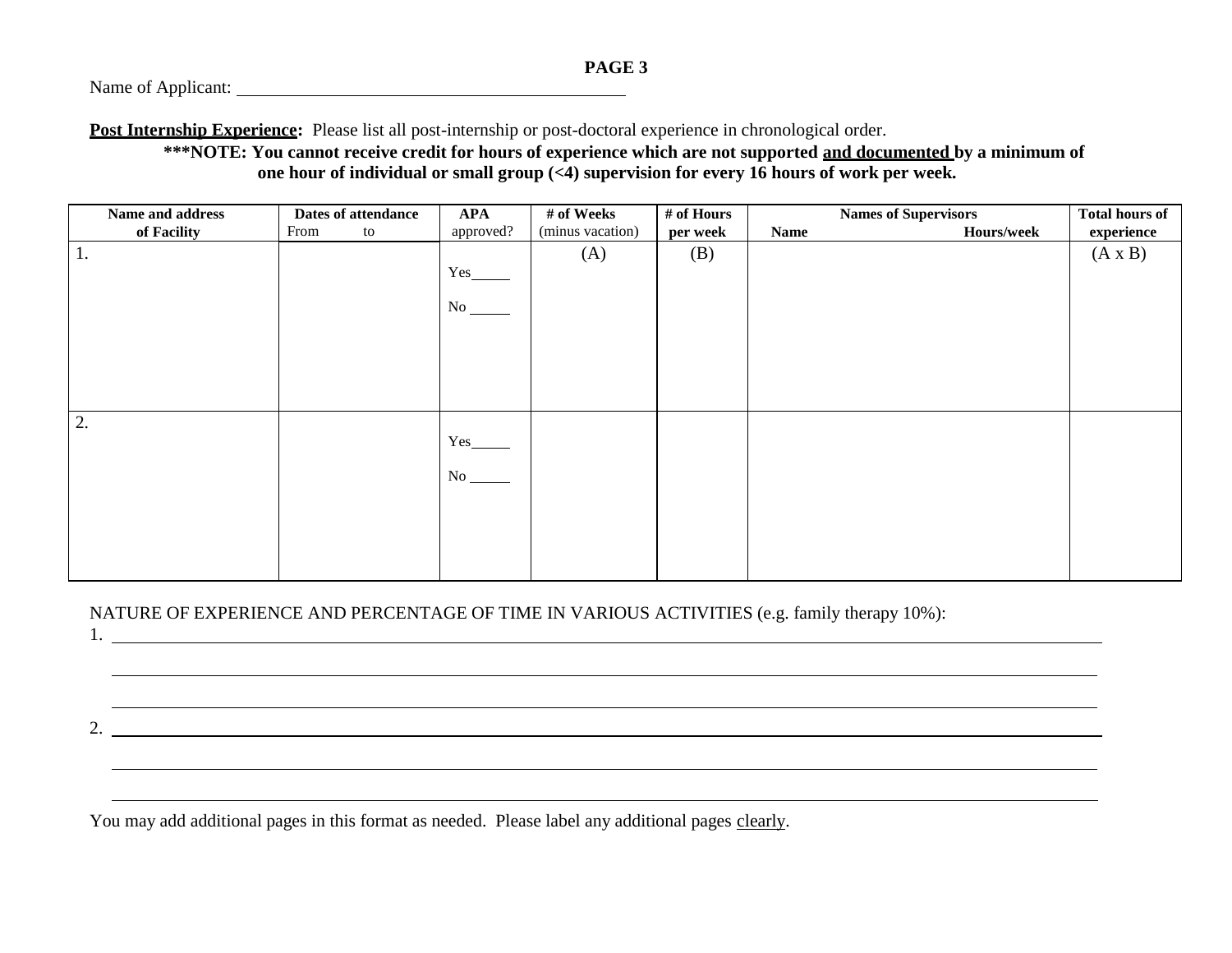# **NOTICE OF JURISPRUDENCE EXAMINATION**

# **ALL MASSACHUSETTS PSYCHOLOGY LICENSING CANDIDATES**

Pursuant to Massachusetts General Laws ch. 112, s. 120, and 251 CMR 3.00, you are required to take a jurisprudence examination, in conjunction with the EPPP licensing exam. This exam will require approximately one hour and will be composed of 20 multiple choice questions drawn from the following content domain.

- 1. **251 CMR** (regulations promulgated bythe Board of Registration of Psychologists)
- 2. **Massachusetts General Laws, c. 112, sections 118-129B and 12CC** (registration of licensing of psychologists, confidentiality of psychologist-patient communications, duty to provide records)
- 3. **Massachusetts General Laws**, **c. 19A, sections 14-26** (elder abuse)
- 4. **Massachusetts General Laws**, **c. 19C, sections 1-13** (protection of disabled persons)
- 5. **Massachusetts General Laws**, **c. 119, sections 1-84** (protection and care of children, including child abuse reporting [51A], foster care, placement of children who have committed offenses, commitment of children, visitation rights of grandparents, child in need of services [CHINS], delinquent children, commitment of delinquent children, youthful offender)
- 6. **Massachusetts General Laws**, **c. 123, sections 1-36B** (statutes dealing with mentally ill, mentally retarded, commitment and discharge, treatment of commitment persons with anti-psychotic medication, emergency restraint, application for hospitalization, competence, commitment of alcoholics and substance abusers, duty to warn)
- 7. **Massachusetts General Laws, c. 123A, sections 1-16** (care, treatment, and custody ofsexually dangerous persons)
- 8. **Massachusetts General Laws, c. 190B** (guardians and conservators)
- 9. **Massachusetts General Laws, c. 233, section 20B** (privileged communications)
- 10. **Massachusetts General Laws, c. 208** (selected sections on divorce law)
- 10. **104 CMR 33.01 and 33.05** (DMH regulations regarding qualified, designated, and designated forensic psychologists)
- Study materials (the Psychology Jurisprudence book containing all of the above regulations and statutes) will be mailed to candidates by PCS once your application is approved by the Board.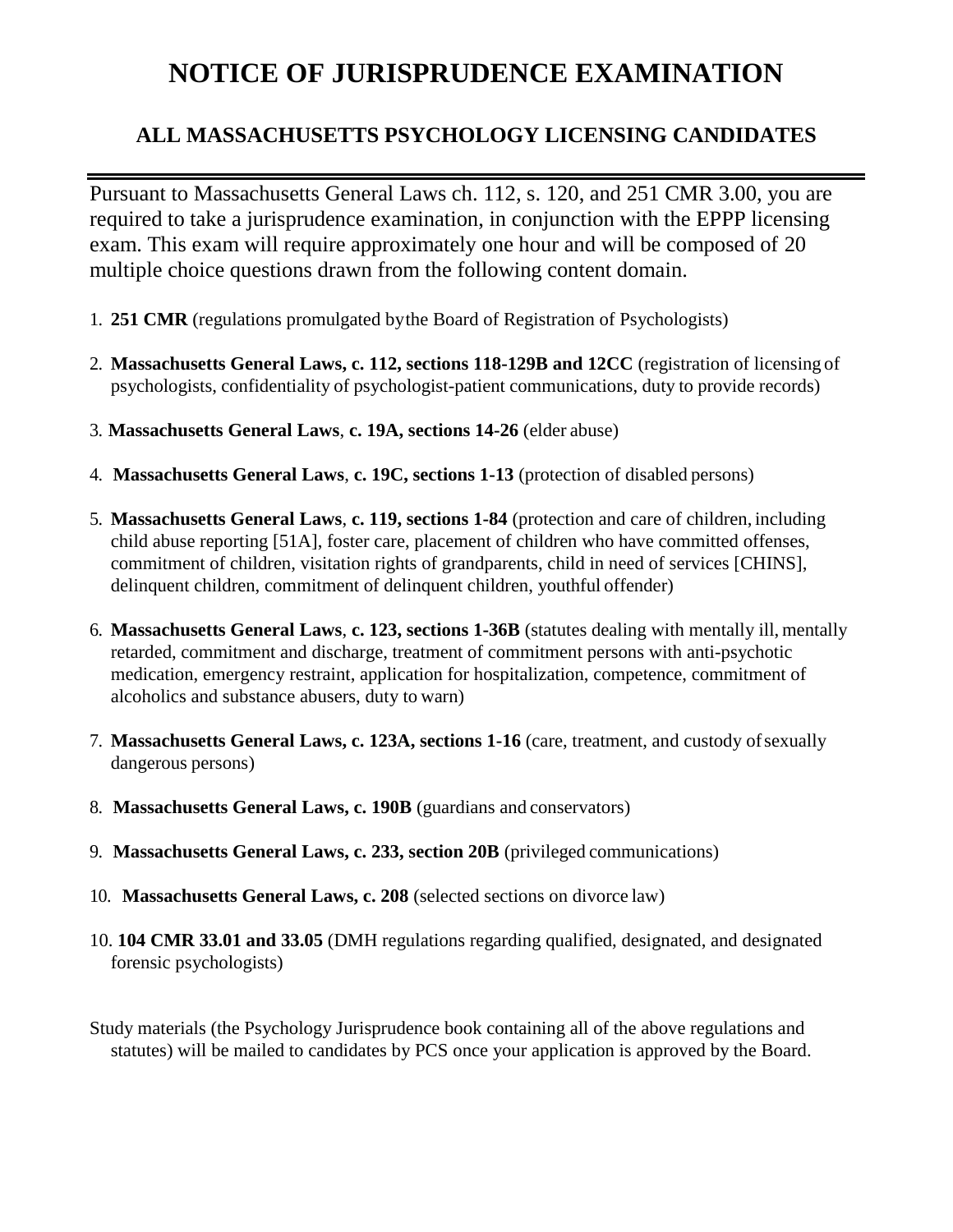# **COMMONWEALTH OF MASSACHUSETTS 1000 Washington Street, Suite 710 Boston, MA 02118-6100**

## **CRIMINAL OFFENDER RECORD INFORMATION (CORI) ACKNOWLEDGEMENT FORM**

The Division of Professional Licensure by itself and on behalf of boards of registration pursuant to M.G.L. c. 13, §9 [hereinafter, "Division of Professional Licensure"] is registered under the provisions of M.G.L. c. 6, § 172 to receive CORI for the purpose of screening current and otherwise qualified prospective license applicants and current licensees.

As a license applicant or current licensee, I understand that a CORI check will be submitted for my personal information to the Department of Criminal Justice Information Services ("DCJIS"). I hereby acknowledge and provide permission to the Division of Professional Licensure to submit a CORI check for my information to the DCJIS. This authorization is valid for one year from the date of my signature. I may withdraw this authorization at any time by providing the Division of Professional Licensure written notice of my intent to withdraw consent to a CORI check.

## FOR LICENSING PURPOSES ONLY:

I understand that the Division of Professional Licensure may conduct a subsequent CORI check within one year of the date this Form was signed by me.

By signing below, I provide my consent to an initial CORI check and a subsequent CORI check, both within one year of the date of this Form, and acknowledge that the information provided on Page 2 of this Acknowledgement Form is true and accurate.

Signature Date

\_\_\_\_\_\_\_\_\_\_\_\_\_\_\_\_\_\_\_\_\_\_\_\_\_\_\_\_\_\_\_\_\_ \_\_\_\_\_\_\_\_\_\_\_\_\_\_\_\_\_\_\_\_\_\_\_\_\_\_\_\_\_\_\_\_\_

\_\_\_\_\_\_\_\_\_\_\_\_\_\_\_\_\_\_\_\_\_\_\_\_\_\_\_\_\_\_\_\_\_ \_\_\_\_\_\_\_\_\_\_\_\_\_\_\_\_\_\_\_\_\_\_\_\_\_\_\_\_\_\_\_\_\_

*Please provide the name of the board of registration and license type for which you are applying or currently hold:*

Board of Registration License Type

NOTE: DPL CANNOT ACCEPT THIS TWO-PAGE CORI ACKNOWLEDGMENT FORM UNLESS IT IS EITHER (1) SIGNED IN PERSON AT THE BOARD'S OFFICES IN THE PRESENCE OF A DPL EMPLOYEE WHO HAS VERIFIED THE APPLICANT'S IDENTITY THROUGH ACCEPTABLE IDENTIFICATION, OR (2) SIGNED IN THE PRESENCE OF A NOTARY PUBLIC WHO HAS LIKEWISE VERIFIED IDENTITY AND THEN MAILED OR OTHERWISE DELIVERED TO THE BOARD'S OFFICES AT THE ADDRESS SET FORTH ABOVE.